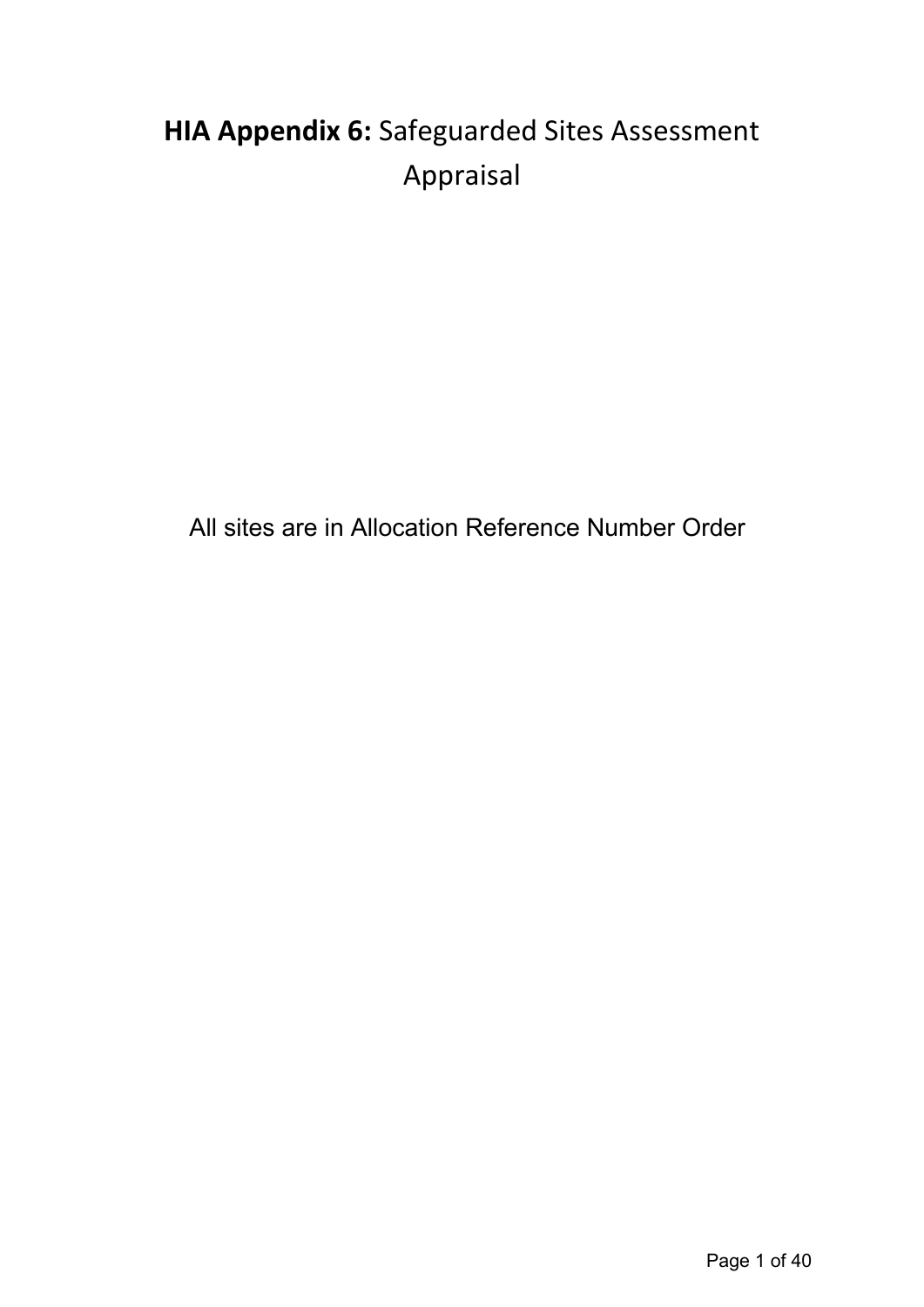| <b>Site</b>     |         | <b>Characteristics</b> |         |   |   |   | Current contribution and likely impacts                                                                                                                                                                                                         | Mitigation /further analysis                                                                                                              |
|-----------------|---------|------------------------|---------|---|---|---|-------------------------------------------------------------------------------------------------------------------------------------------------------------------------------------------------------------------------------------------------|-------------------------------------------------------------------------------------------------------------------------------------------|
|                 |         | $\overline{2}$         | 3       | 4 | 5 | 6 |                                                                                                                                                                                                                                                 | required                                                                                                                                  |
| SF <sub>1</sub> | $\circ$ |                        | $\circ$ |   |   |   | <b>Characteristic 1:</b> This site is unlikely to have an impact<br>upon this Principal Characteristic.                                                                                                                                         | Characteristic 1: None. However, it is<br>important for design to enhance particular<br>elements of the strong urban form characteristic. |
|                 |         |                        |         |   |   |   | <b>Characteristic 2: Development of this area will</b><br>substantially increase the size of Stresall impacting on its<br>compactness.                                                                                                          | Characteristic 2: Further analysis and<br>mitigation required.                                                                            |
|                 |         |                        |         |   |   |   | <b>Characteristic 3:</b> This site is unlikely to have an impact<br>upon this Principal Characteristic.                                                                                                                                         | <b>Characteristic 3: None</b>                                                                                                             |
|                 |         |                        |         |   |   |   |                                                                                                                                                                                                                                                 | <b>Characteristic 4: Further information/analysis</b>                                                                                     |
|                 |         |                        |         |   |   |   | <b>Characteristic 4: Inappropriate scale or low quality</b><br>architecture/craftsmanship will have a detrimental impact<br>on the architectural legacy of Strensall and York in                                                                | required and mitigation required.                                                                                                         |
|                 |         |                        |         |   |   |   | general.                                                                                                                                                                                                                                        | <b>Characteristic 5: Further analysis and</b><br>mitigation required.                                                                     |
|                 |         |                        |         |   |   |   | <b>Characteristic 5: There are no known archaeological</b><br>deposits on this site. However, the site has the potential<br>for archaeological deposits particularly relating to<br>medieval and post-medieval agricultural practices to exist. |                                                                                                                                           |
|                 |         |                        |         |   |   |   | Historic landscape including field boundaries shown on<br>the 1852 OS plan but which are likely to be much older in<br>date and ridge and furrow of unknown condition. This<br>landscape enhances the character of the village.                 |                                                                                                                                           |
|                 |         |                        |         |   |   |   | Development of the site would have a destructive impact<br>on any surviving archaeological deposits or landscape<br>features.                                                                                                                   | Characteristic 6: Further analysis and<br>mitigation required.                                                                            |
|                 |         |                        |         |   |   |   | <b>Characteristic 6: The site contains the remnants of</b><br>medieval strip fields south of Strensall village core. These<br>are an important part of the rural setting of the historic                                                        |                                                                                                                                           |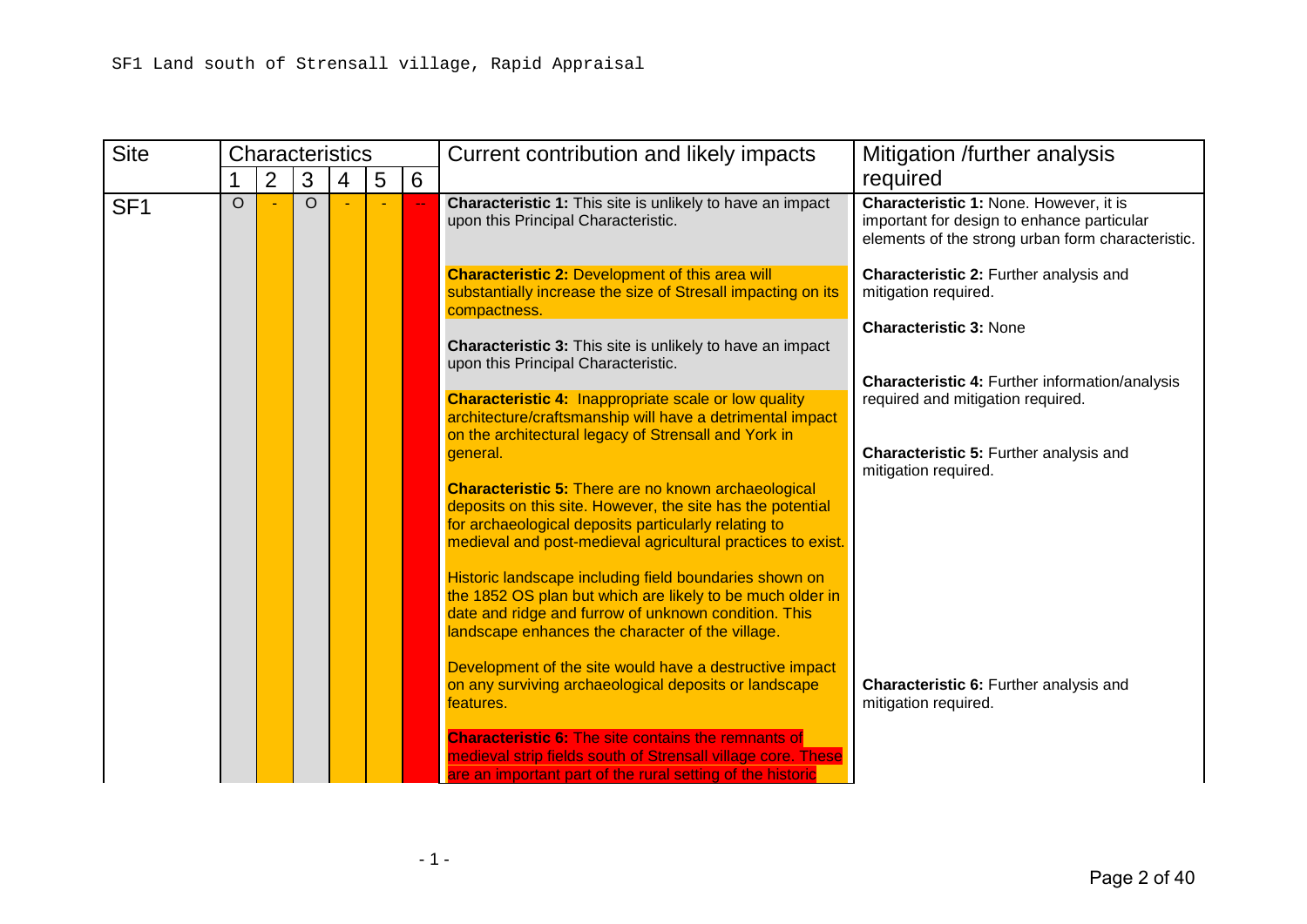#### SF1 Land south of Strensall village, Rapid Appraisal

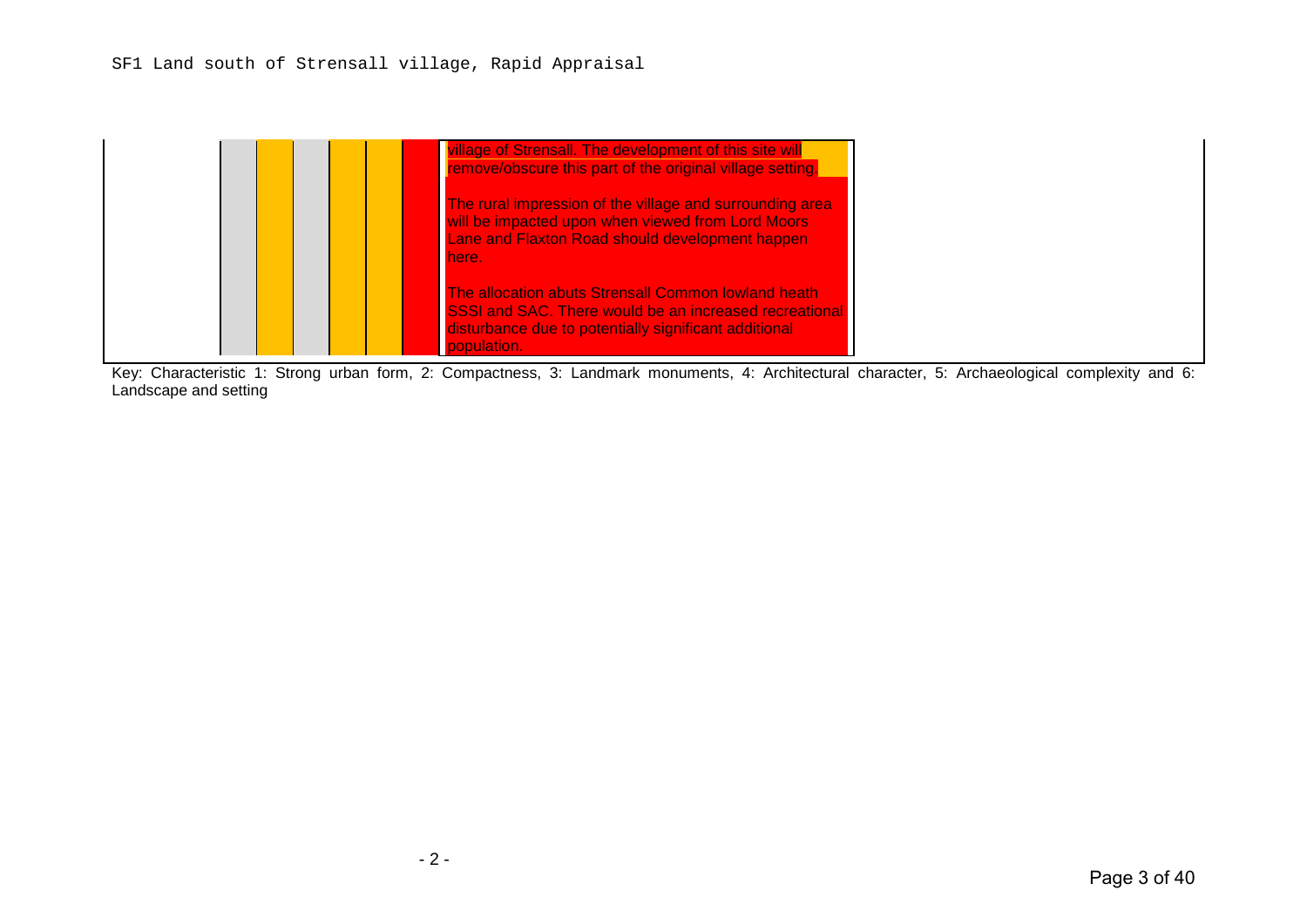| <b>Site</b>                                           |                | <b>Characteristics</b> |   |   |   |   | Current contribution and likely impacts                                                                                                                                         | Mitigation /further analysis                                                                                                                 |
|-------------------------------------------------------|----------------|------------------------|---|---|---|---|---------------------------------------------------------------------------------------------------------------------------------------------------------------------------------|----------------------------------------------------------------------------------------------------------------------------------------------|
|                                                       |                | $\overline{2}$         | 3 | 4 | 5 | 6 |                                                                                                                                                                                 | required                                                                                                                                     |
| SF <sub>2</sub><br>Considered<br>as part of<br>ST14.2 | $\overline{O}$ |                        | d |   |   |   | Characteristic 1: This site is unlikely to have any<br>impact upon this Principal Characteristic.<br><b>Characteristic 2: Development here allows urban</b>                     | Characteristic 1: None. However, it is<br>important for design to enhance particular<br>elements of the strong urban form<br>characteristic. |
|                                                       |                |                        |   |   |   |   | sprawl outside of the confinements of the ring road<br>having a detrimental effect on the contained<br>concentric form of the city.                                             | Characteristic 2: Further analysis and<br>mitigation required.                                                                               |
|                                                       |                |                        |   |   |   |   | In the extended site, Moor Lane becomes a form of<br>containment. Beyond the ring road, settlements<br>should be contained by the open countryside or<br>more natural features. | Characteristic 3: Further analysis and                                                                                                       |
|                                                       |                |                        |   |   |   |   |                                                                                                                                                                                 | mitigation required.                                                                                                                         |
|                                                       |                |                        |   |   |   |   | Proposed development site would be independent<br>new settlement.                                                                                                               |                                                                                                                                              |
|                                                       |                |                        |   |   |   |   | Characteristic 3: This site is unlikely to have any<br>impact upon this Principal Characteristic.                                                                               | Characteristic 4: Further information required<br>on proposed architectural design.                                                          |
|                                                       |                |                        |   |   |   |   | Views towards the core may be afforded from the<br>higher patches of ground on site. Views of the<br>Minster may be obstructed by development.                                  |                                                                                                                                              |
|                                                       |                |                        |   |   |   |   | Characteristic 4: Poor architectural design would be<br>detrimental to the generally high quality of buildings<br>and craftsmanship in York.                                    |                                                                                                                                              |
|                                                       |                |                        |   |   |   |   | Poorly designed housing will have a detrimental<br>impact on the architecture of York in general.                                                                               | Characteristic 5: Further analysis and<br>mitigation required.                                                                               |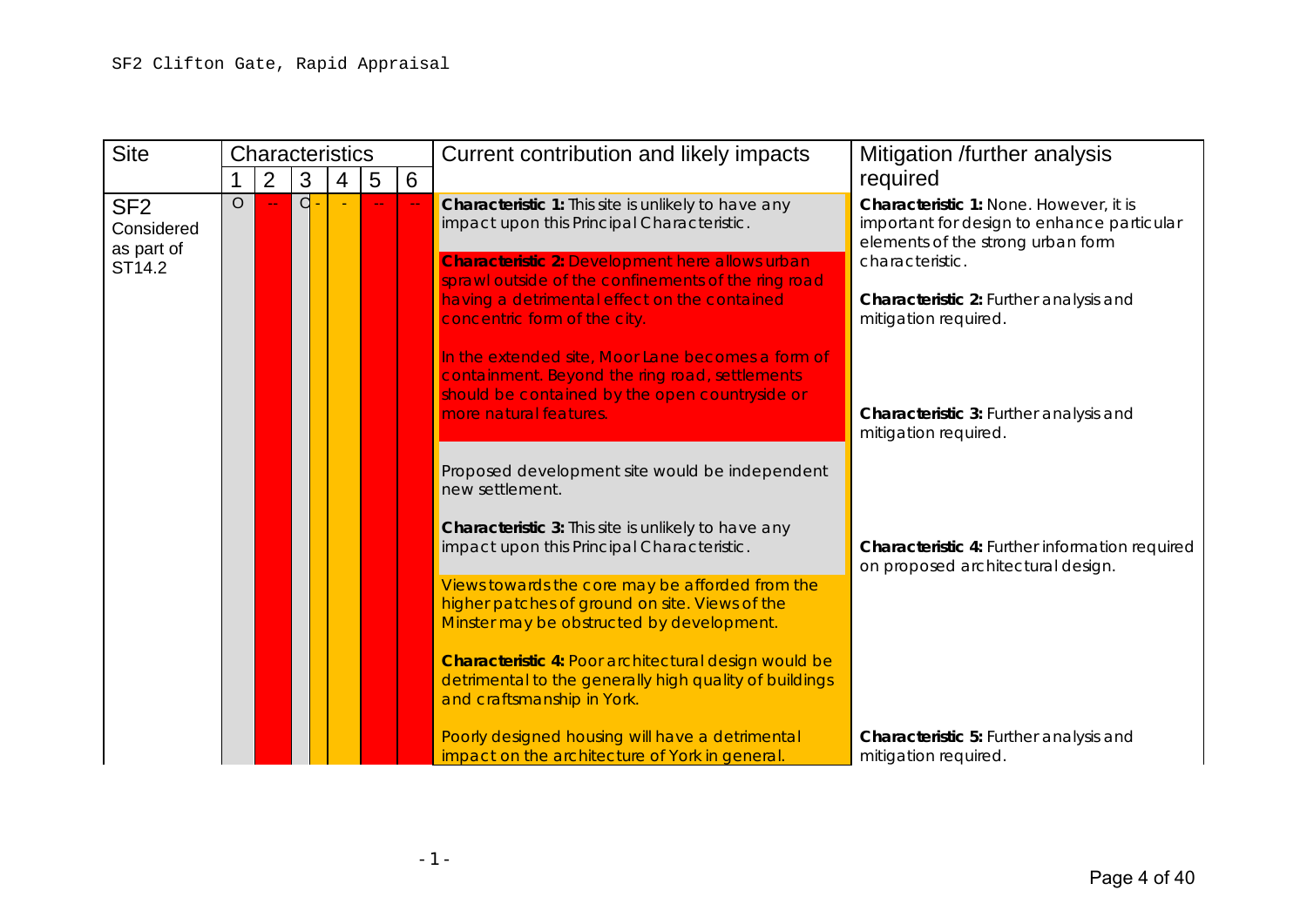| Inappropriately tall buildings will have a detrimental<br>impact upon existing surrounding properties.                                                                                                                                                                                                                                                                                                                                                                                                                                                                                                                                                                                                 |                                                                |
|--------------------------------------------------------------------------------------------------------------------------------------------------------------------------------------------------------------------------------------------------------------------------------------------------------------------------------------------------------------------------------------------------------------------------------------------------------------------------------------------------------------------------------------------------------------------------------------------------------------------------------------------------------------------------------------------------------|----------------------------------------------------------------|
| <b>Characteristic 5: There are known archaeological</b><br>deposits on this site dating from the Iron Age - post-<br>medieval period including an Iron Age and Romano-<br>British settlement and a possible hut circle. Ridge and<br>furrow exists across the area. The ridge and furrow<br>may protect earlier landscape features lying<br>beneath it. Further evidence for prehistoric and<br>Romano-British settlement is also known on land to<br>the east and west of this site.<br>Several other ditches and enclosures have been<br>identified on the site. Development of this large site<br>would have a destructive impact on any surviving<br>archaeological remains or landscape features. |                                                                |
| High quantity of legible non designated landscape<br>features exist across the site including medieval ridge<br>and furrow, and post-medieval field boundaries.<br>Development which removed the visible inherited<br>historic grain would be detrimental to the area.<br>Rawcliffe Moor Farm (date unknown-post 1852) and<br>the Glebe Farm (extant in 1852) are located within<br>this site. The loss of the farms will remove the<br>remaining agricultural character from the area.<br>Characteristic 6: No key views identified from the site.<br>Long distance views of the Minster may be possible<br>from parts of the site.                                                                   | Characteristic 6: Further analysis and<br>mitigation required. |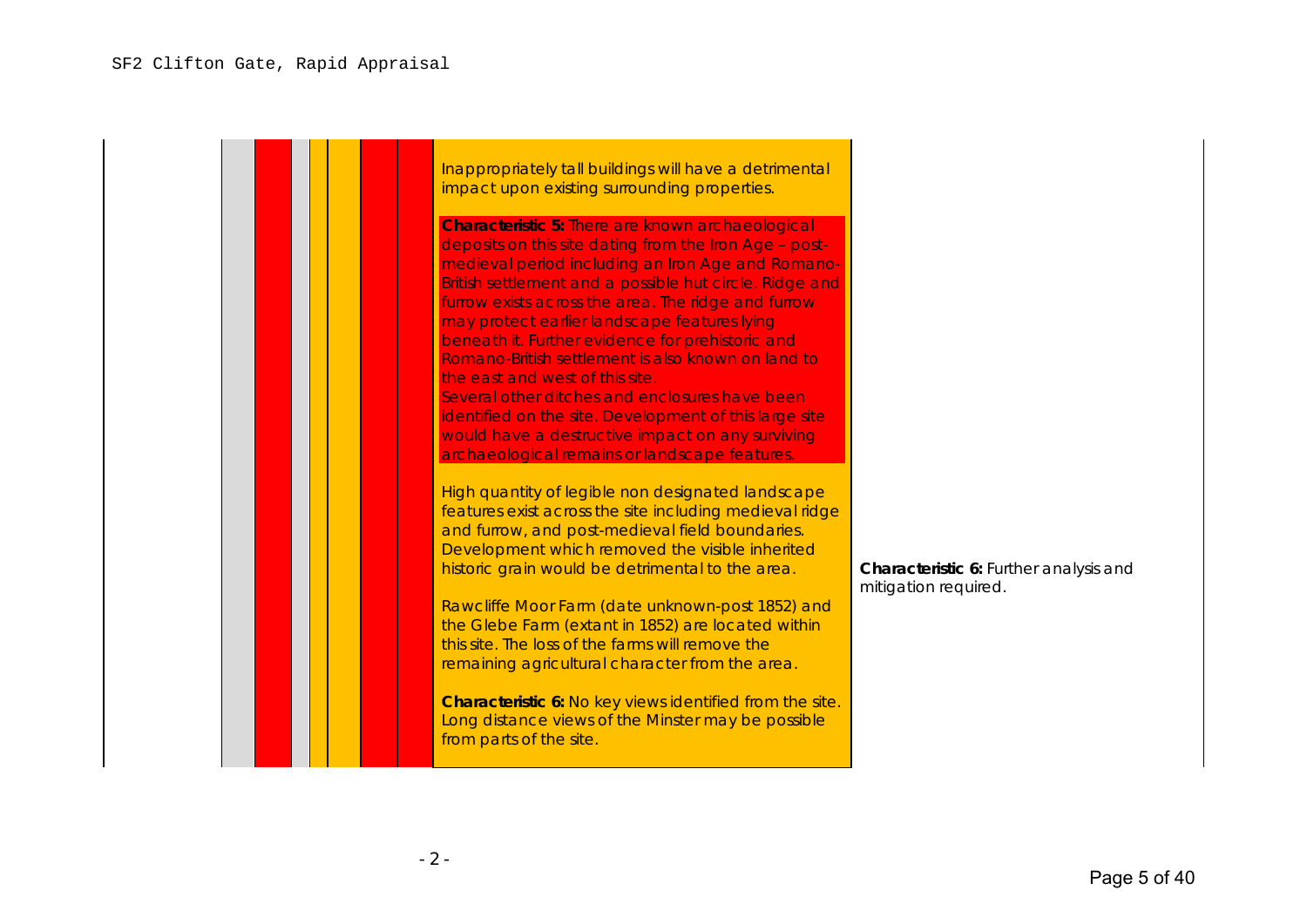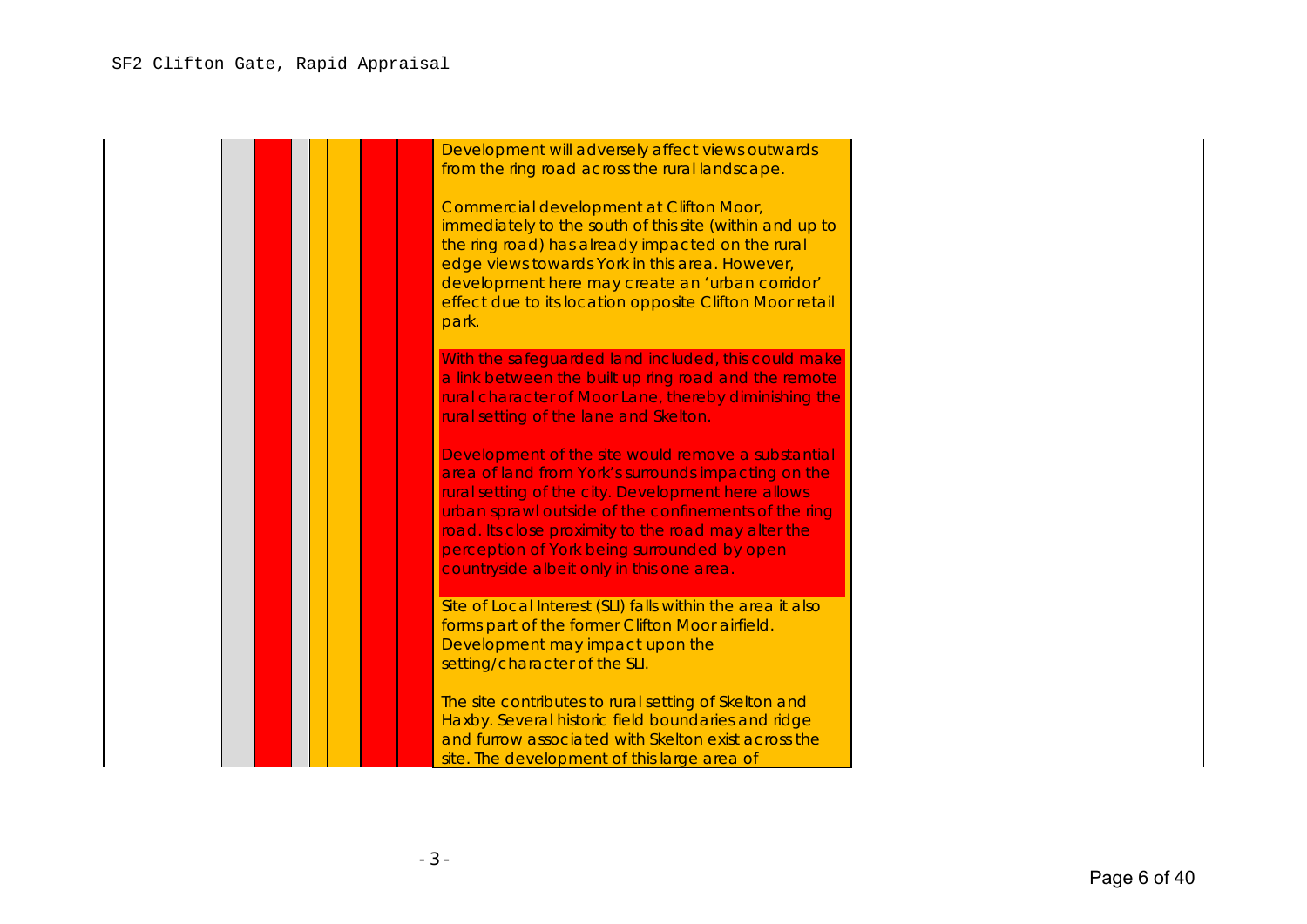| agricultural land here would further erode the<br>essentially rural village setting of Skelton and its<br>separation from the urban form. However, there are<br>open areas to the north of the village (adjacent to<br>the core) protecting the village setting as well as<br>green wedges and area reducing the potential<br>effects of coalescence to the east and south<br>respectively. |
|---------------------------------------------------------------------------------------------------------------------------------------------------------------------------------------------------------------------------------------------------------------------------------------------------------------------------------------------------------------------------------------------|
| The character of Moor Lane and the approach<br>to/setting of Skelton would be adversely affected by<br>development up to the road edge around Glebe<br>Farm.                                                                                                                                                                                                                                |
| The distance between Skelton and the safeguarded<br>land is small. Development threatens the rural setting<br>of Skelton and its separation from urban extensions to<br>the east.                                                                                                                                                                                                           |
| The setting of the original Haxby village will be less<br>affected as it is surrounded by 20 <sup>th</sup> century<br>development and an extended green wedge would<br>remain between the new settlement and the edge<br>of Haxby as it exists today.                                                                                                                                       |
| This area provides a large green open area situated<br>between Haxby and Skelton. Development would<br>reduce the distance between the two villages. It<br>would also reduce the distance between the<br>villages, outlying farms and the urban fringes of York.                                                                                                                            |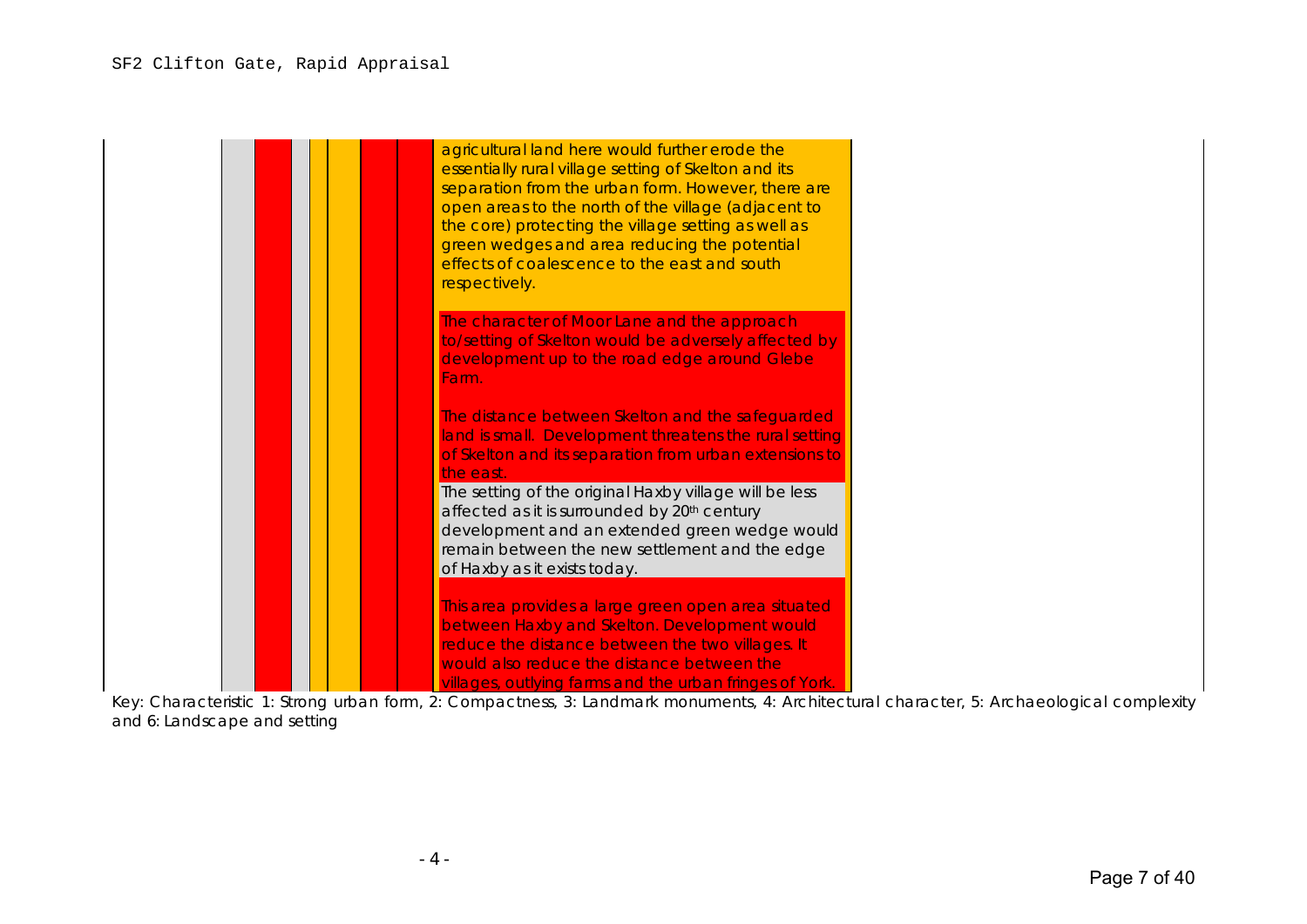| <b>Site</b>                                       |         | Characteristics |         |   |   |   | Current contribution and likely impacts                                                                                                                                                                                                                                                                                                                                            | Mitigation /further analysis                                                                                                                 |
|---------------------------------------------------|---------|-----------------|---------|---|---|---|------------------------------------------------------------------------------------------------------------------------------------------------------------------------------------------------------------------------------------------------------------------------------------------------------------------------------------------------------------------------------------|----------------------------------------------------------------------------------------------------------------------------------------------|
|                                                   |         | $\overline{2}$  | 3       | 4 | 5 | 6 |                                                                                                                                                                                                                                                                                                                                                                                    | required                                                                                                                                     |
| SF <sub>4</sub><br>Considered as<br>part of ST9.2 | $\circ$ |                 | $\circ$ |   |   |   | Characteristic 1: This site is unlikely to have any<br>impact upon this Principal Characteristic.                                                                                                                                                                                                                                                                                  | Characteristic 1: None. However, it is<br>important for design to enhance particular<br>elements of the strong urban form<br>characteristic. |
|                                                   |         |                 |         |   |   |   | <b>Characteristic 2: Development may cause harm to</b><br>the compactness of Haxby.                                                                                                                                                                                                                                                                                                | Characteristic 2: Further analysis and                                                                                                       |
|                                                   |         |                 |         |   |   |   | Characteristic 3: This site is unlikely to have any                                                                                                                                                                                                                                                                                                                                | mitigation required.                                                                                                                         |
|                                                   |         |                 |         |   |   |   | impact upon this Principal Characteristic.                                                                                                                                                                                                                                                                                                                                         | <b>Characteristic 3: None</b>                                                                                                                |
|                                                   |         |                 |         |   |   |   | <b>Characteristic 4: Inappropriate scale or low quality</b><br>architecture/craftsmanship will have a detrimental<br>effect on the architectural legacy of York in<br>general.                                                                                                                                                                                                     | Characteristic 4: Further information required<br>on proposed architectural design.                                                          |
|                                                   |         |                 |         |   |   |   | Surrounding residential developments are generally<br>two-storey in height although some bungalows exist<br>on Usher Lane.                                                                                                                                                                                                                                                         |                                                                                                                                              |
|                                                   |         |                 |         |   |   |   | <b>Characteristic 5: There is the potential for</b><br>archaeological deposits to exist on this site. Haxby<br>was established by the 9th century although Roman<br>activity is also known in the wider vicinity. Recent<br>archaeological investigations to the south of the<br>site within Haxby revealed a series of ditches - one<br>of which was considered to be of possible | Characteristic 5: Further analysis and<br>mitigation required.                                                                               |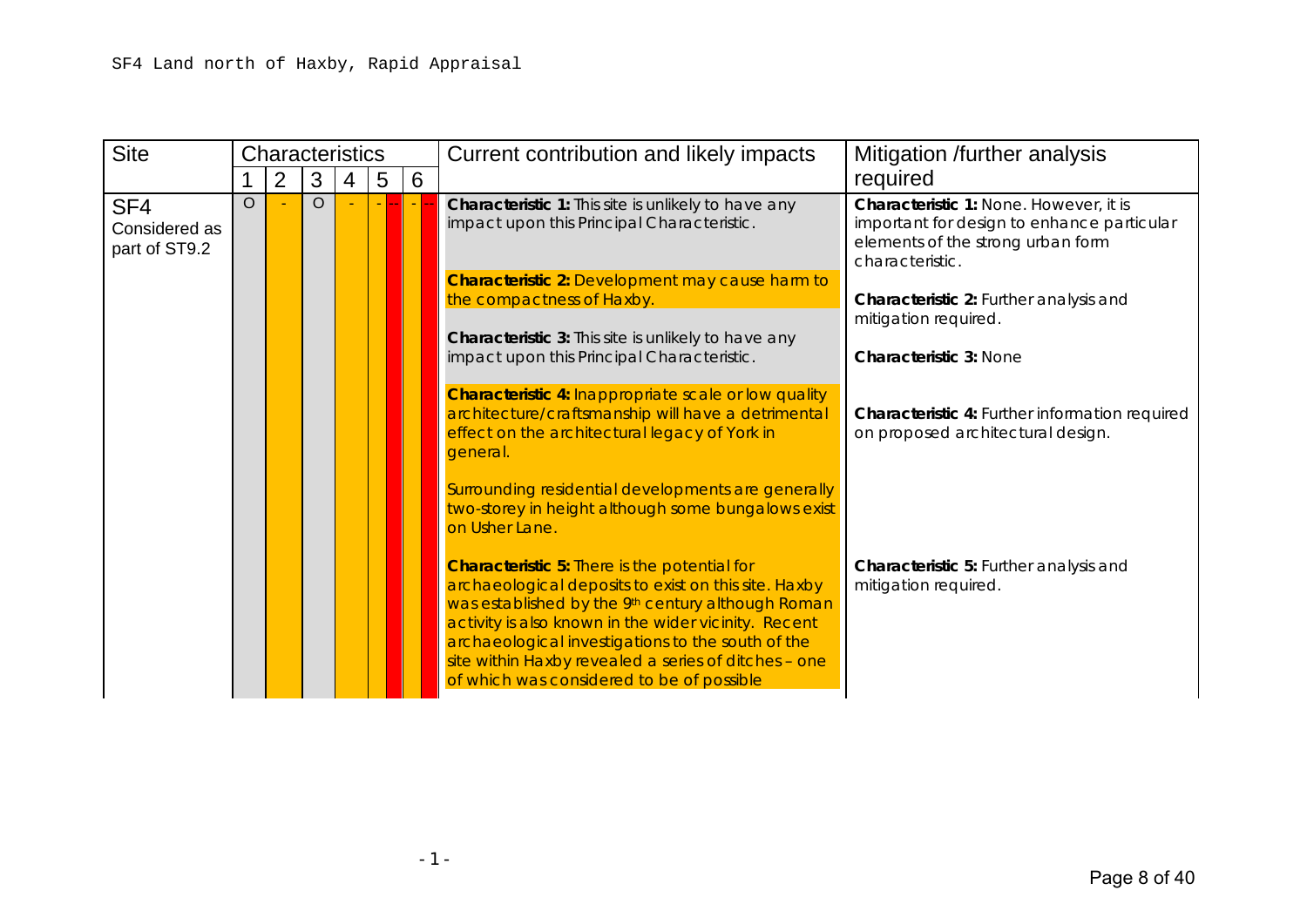| prehistoric origin.                                                                                                                                                                                                                                                                                                                   |                                        |
|---------------------------------------------------------------------------------------------------------------------------------------------------------------------------------------------------------------------------------------------------------------------------------------------------------------------------------------|----------------------------------------|
| Roman coin hoard previously found within the<br>proposed site boundary.                                                                                                                                                                                                                                                               |                                        |
| Other non-designated assets on site include ridge<br>and furrow, strip fields and medieval and post-<br>medieval historic field boundaries.                                                                                                                                                                                           |                                        |
| Development of this enlarged site will have a<br>destructive impact on any surviving archaeological<br>deposits and landscape features.                                                                                                                                                                                               | Characteristic 6: Further analysis and |
| <b>Characteristic 6: No key views identified but further</b><br>appraisal needed on views to and from the area.                                                                                                                                                                                                                       | mitigation required.                   |
| Site is part of the surrounding countryside but is not<br>directly surrounding York city. Development will not<br>have an adverse affect on the setting of York.                                                                                                                                                                      |                                        |
| Rural views afforded from the houses at the north of<br>Haxby (potentially at the southern end of the<br>proposed development) will be obscured by<br>residential growth.                                                                                                                                                             |                                        |
| Strip field pattern, including large mature trees, and<br>ridge and furrow, and a green lane exist on this site<br>to the north of Haxby. These remains are the<br>northern edges of the original features. The loss of<br>these elements of the historic landscape will have a<br>detrimental impact on the village setting of Haxby |                                        |
| by removing the last of its historic landscape<br>features and context. Mid 20th century                                                                                                                                                                                                                                              |                                        |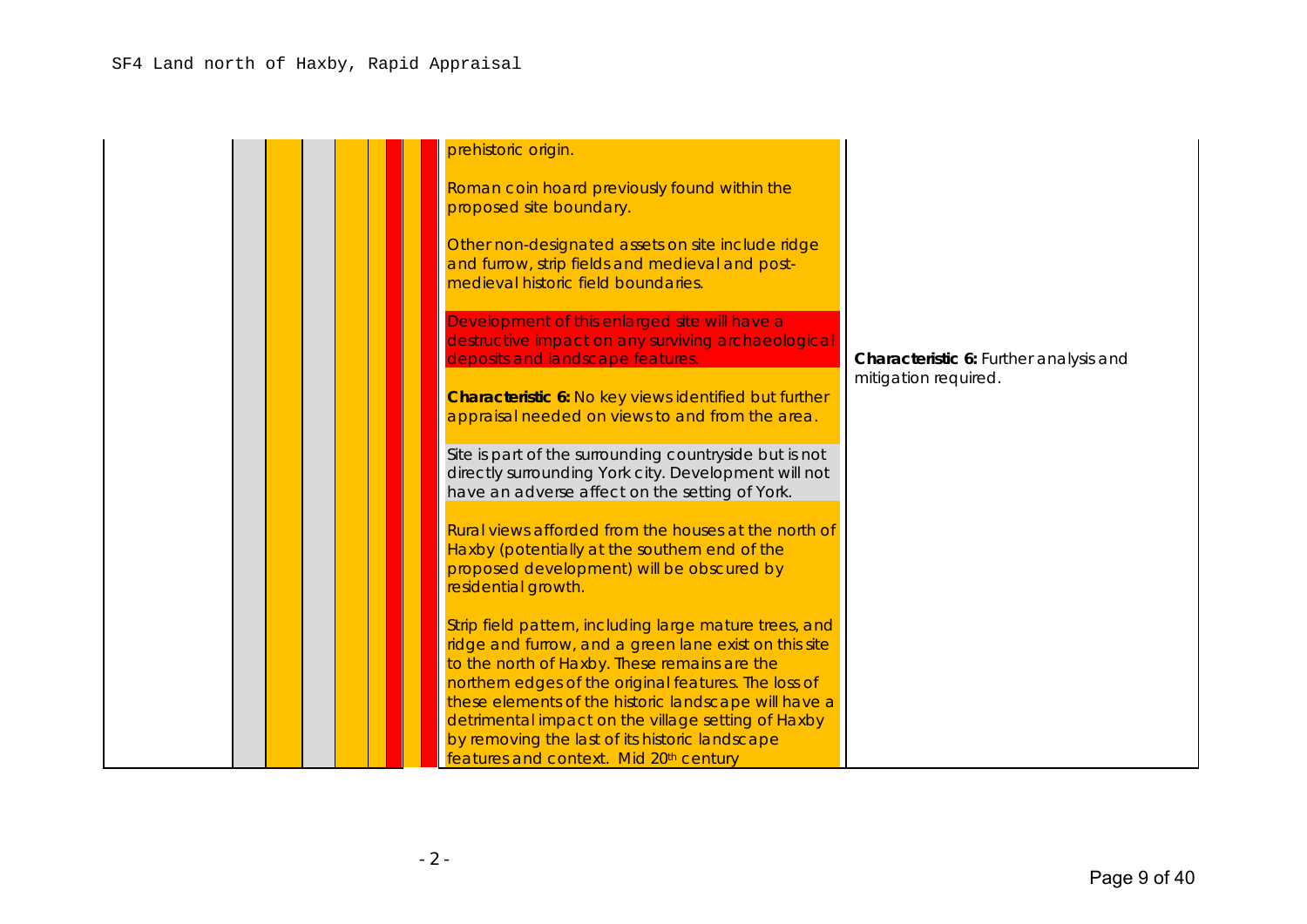| development has already destroyed these features<br>closer to the original village.                                                                                                                                                                                                                                                                                                                                                            |  |
|------------------------------------------------------------------------------------------------------------------------------------------------------------------------------------------------------------------------------------------------------------------------------------------------------------------------------------------------------------------------------------------------------------------------------------------------|--|
| Development here would also increase the<br>distance between the village core and the<br>surrounding countryside.                                                                                                                                                                                                                                                                                                                              |  |
| This enlarged development area is situated<br>between Moor Lane and the railway line. It<br>provides part of the rural setting of the village.<br>Development will remove a substantial part of the<br>setting. Building hard up to the edge of Moor Lane<br>would have a detrimental impact on the<br>perception of the rural setting of the area viewed<br>from the lane. Rural views either side of Usher Lane<br>will also be compromised. |  |
| The safeguarded land would impact on the setting<br>and views from Towthorpe Road - currently a<br>distinctly rural lane on leaving the existing village<br>boundary, thereby impacting on the open<br>countryside, and reducing the perceived distance<br>between Haxby and the settlement of Towthorpe.                                                                                                                                      |  |
| Development on this site would not reduce the<br>distance between Haxby and any other settlement.<br>It would slightly reduce the distance between<br>Haxby's urban fringe and nearby rural farmsteads.                                                                                                                                                                                                                                        |  |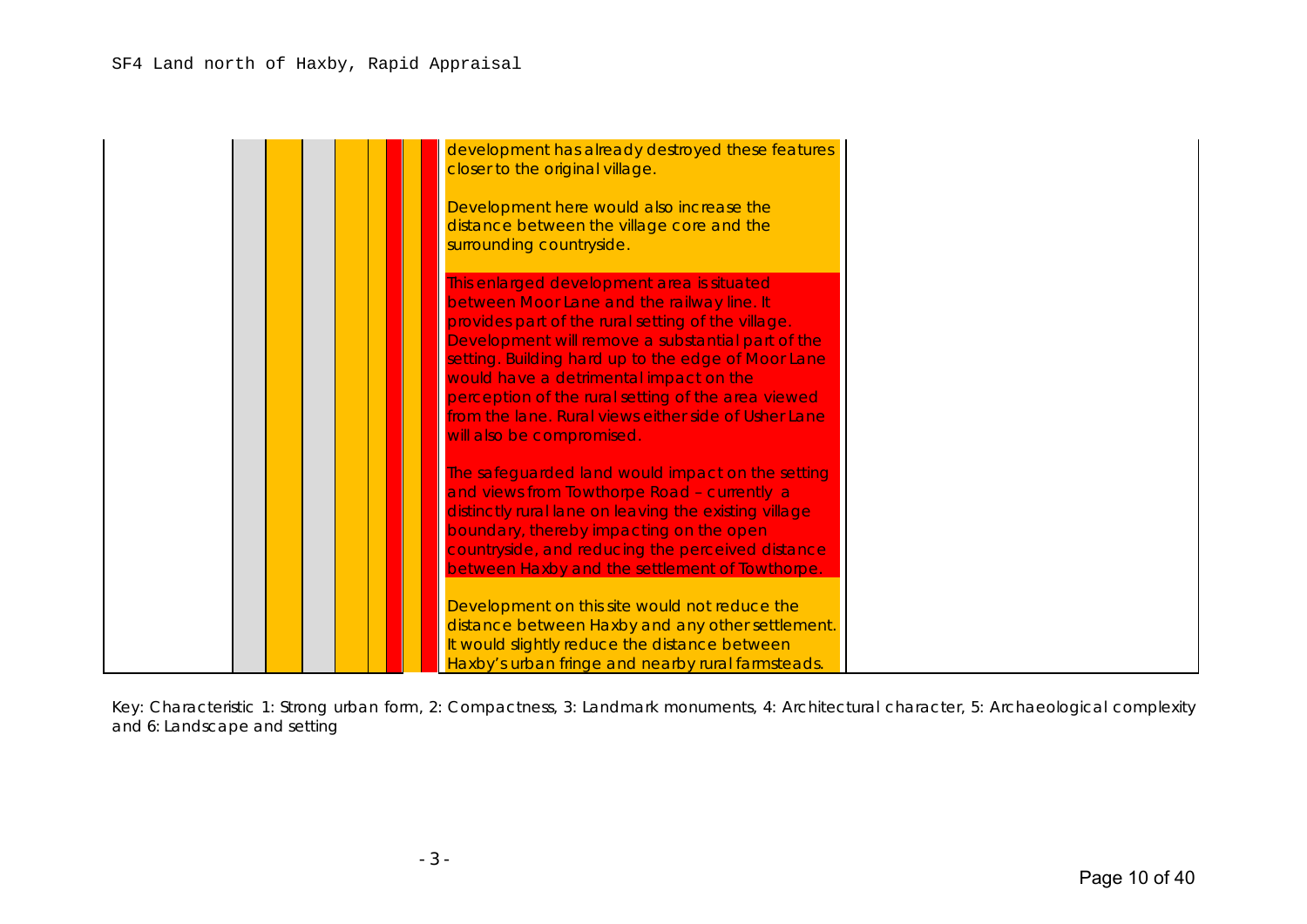| <b>Site</b>                                               |         | <b>Characteristics</b> |         |   |   |   | Current contribution and likely impacts                                                                                                                                                                                                    | Mitigation /further analysis                                                                                                                 |
|-----------------------------------------------------------|---------|------------------------|---------|---|---|---|--------------------------------------------------------------------------------------------------------------------------------------------------------------------------------------------------------------------------------------------|----------------------------------------------------------------------------------------------------------------------------------------------|
|                                                           |         | $\overline{2}$         | 3       | 4 | 5 | 6 |                                                                                                                                                                                                                                            | required                                                                                                                                     |
| SF <sub>5</sub><br>Considered<br>as part of<br>ST12.1 and | $\circ$ |                        | $\circ$ |   |   |   | Characteristic 1: This site is unlikely to have any<br>impact upon this Principal Characteristic.                                                                                                                                          | Characteristic 1: None. However, it is<br>important for design to enhance particular<br>elements of the strong urban form<br>characteristic. |
| <b>ST 13</b>                                              |         |                        |         |   |   |   | <b>Characteristic 2:</b> The development of this site (and<br>ST12 and 13) would further increase the size of the<br>village of Copmanthorpe impacting on its<br>compactness.                                                              | Characteristic 2: Further analysis and<br>mitigation required.                                                                               |
|                                                           |         |                        |         |   |   |   | Characteristic 3: This site is unlikely to have any<br>impact upon this Principal Characteristic.                                                                                                                                          | <b>Characteristic 3: None</b>                                                                                                                |
|                                                           |         |                        |         |   |   |   | <b>Characteristic 4: Poor architectural design would be</b><br>detrimental to the generally high quality of buildings<br>and craftsmanship in York.                                                                                        | Characteristic 4: Further information required<br>on proposed architectural design.                                                          |
|                                                           |         |                        |         |   |   |   | Poorly designed housing will have a detrimental<br>impact on the architecture of Copmanthorpe and<br>York in general.                                                                                                                      |                                                                                                                                              |
|                                                           |         |                        |         |   |   |   | Inappropriately tall buildings will have a detrimental<br>impact upon existing surrounding properties.                                                                                                                                     | Characteristic 5: Further analysis and                                                                                                       |
|                                                           |         |                        |         |   |   |   | <b>Characteristic 5: This site may contain significant</b><br>archaeological deposits relating to prehistoric and<br>Roman activity due to its topography and the<br>location of York-Tadcaster Roman road which runs<br>through the site. | mitigation required.                                                                                                                         |
|                                                           |         |                        |         |   |   |   | A Neolithic axe and Roman pottery found within<br>vicinity. This road may have earlier origins. Evidence                                                                                                                                   |                                                                                                                                              |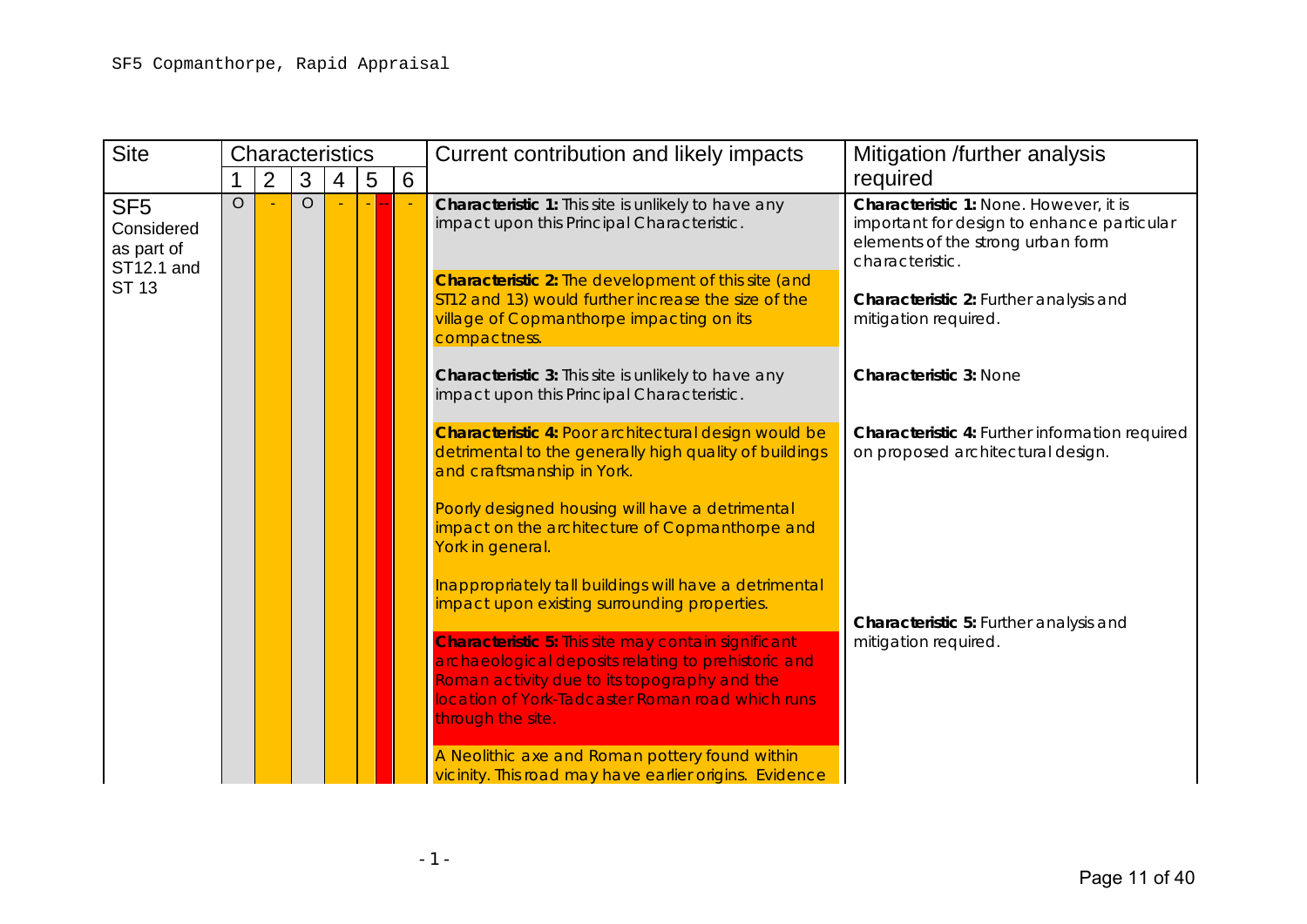| of medieval and post-medieval agricultural practices<br>may also exist across the site.<br>Ridge and furrow is indicated across part of the site<br>on historic photographs. In some areas this has been<br>ploughed out.<br>Development of the site would have a destructive<br>impact on any surviving archaeological deposits or<br>landscape features.                                                                                                                                           | Characteristic 6: Further views analysis and<br>mitigation required. |
|------------------------------------------------------------------------------------------------------------------------------------------------------------------------------------------------------------------------------------------------------------------------------------------------------------------------------------------------------------------------------------------------------------------------------------------------------------------------------------------------------|----------------------------------------------------------------------|
| Characteristic 6: Views from the site are generally of<br>local rural surroundings and of the edge of<br>Copmanthorpe. Development would impact on<br>views from residential buildings immediately<br>surrounding the site.<br>The extended site will be visible from the A64<br>however it would have a limited impact on the<br>setting of the city.                                                                                                                                               |                                                                      |
| Site encroaches into open countryside that forms the<br>rural setting of the village, but the character of the<br>landscape setting would remain the same. Despite<br>the growth of the settlement green fields will<br>continue to surround the site. Development will<br>increase the distance between Copmanthorpe<br>village core and the countryside to the south-west.<br>This development would impact on the village<br>setting as viewed from the entrance to<br>Copmanthorpe from the A64. |                                                                      |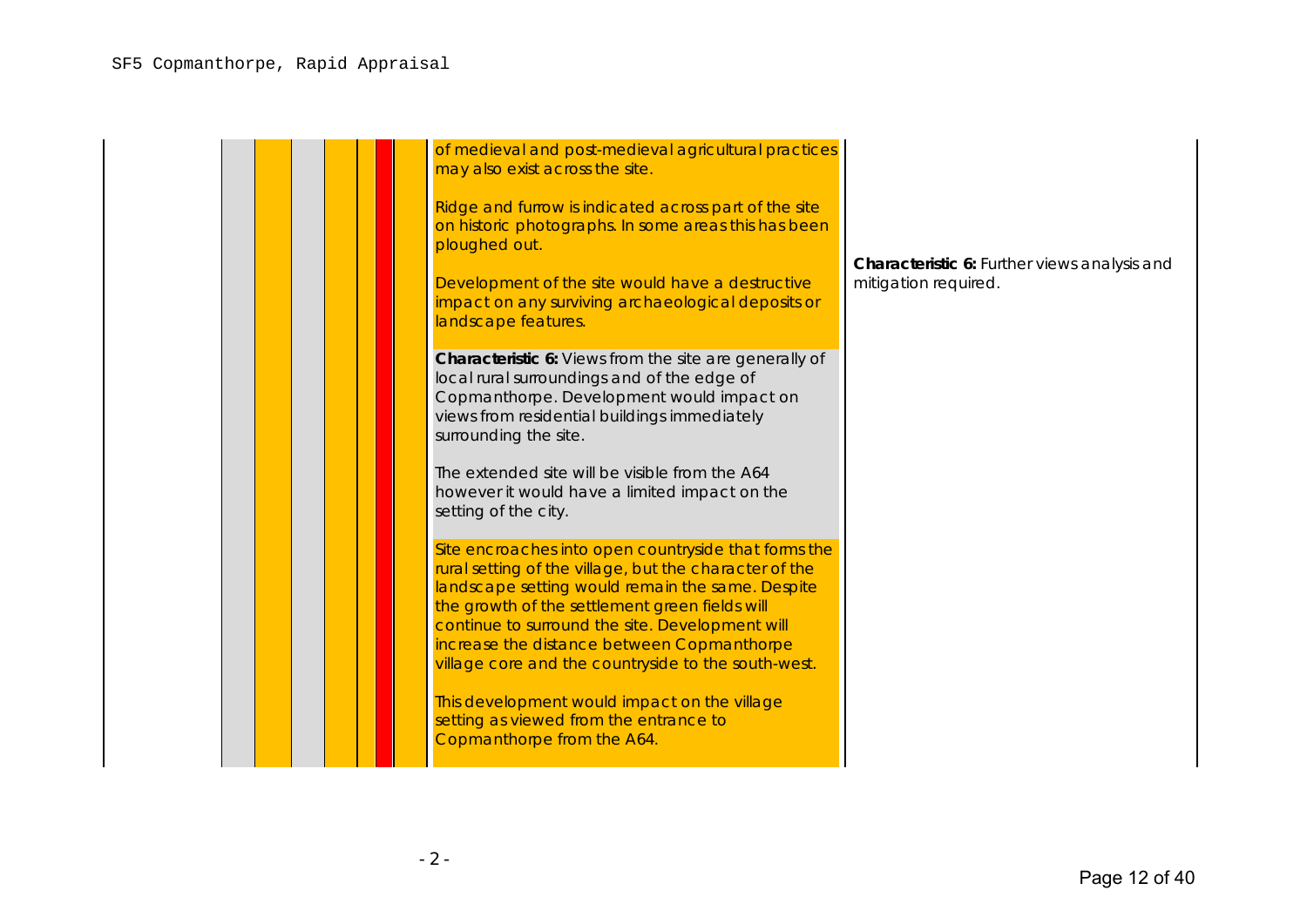| There are several historic field boundaries and lanes<br>within the site shown on the 1852 OS plan. Hedges<br>and trees bordering Roman Road and Manor Heath<br>Road make a valuable contribution to the character<br>of the lanes and setting of the village. Development<br>may have a detrimental impact to these historic<br>landscape features.                                                   |
|--------------------------------------------------------------------------------------------------------------------------------------------------------------------------------------------------------------------------------------------------------------------------------------------------------------------------------------------------------------------------------------------------------|
| The safeguarded land extends the village<br>considerably further west thus impacting on views<br>from Roman Road (part of the Ebor Way long<br>distance recreational route) and more local PROW<br>off Moor Lane.                                                                                                                                                                                      |
| The extended site represents a significant extension<br>to the size of the village however it does not threaten<br>coalescence. Development on this site will not<br>significantly reduce the distance between<br>Copmanthorpe and any other village. It will reduce<br>the distance between Copmanthorpe and Askham<br>Bryan College on the other side of the A64 but the<br>effect of this is small. |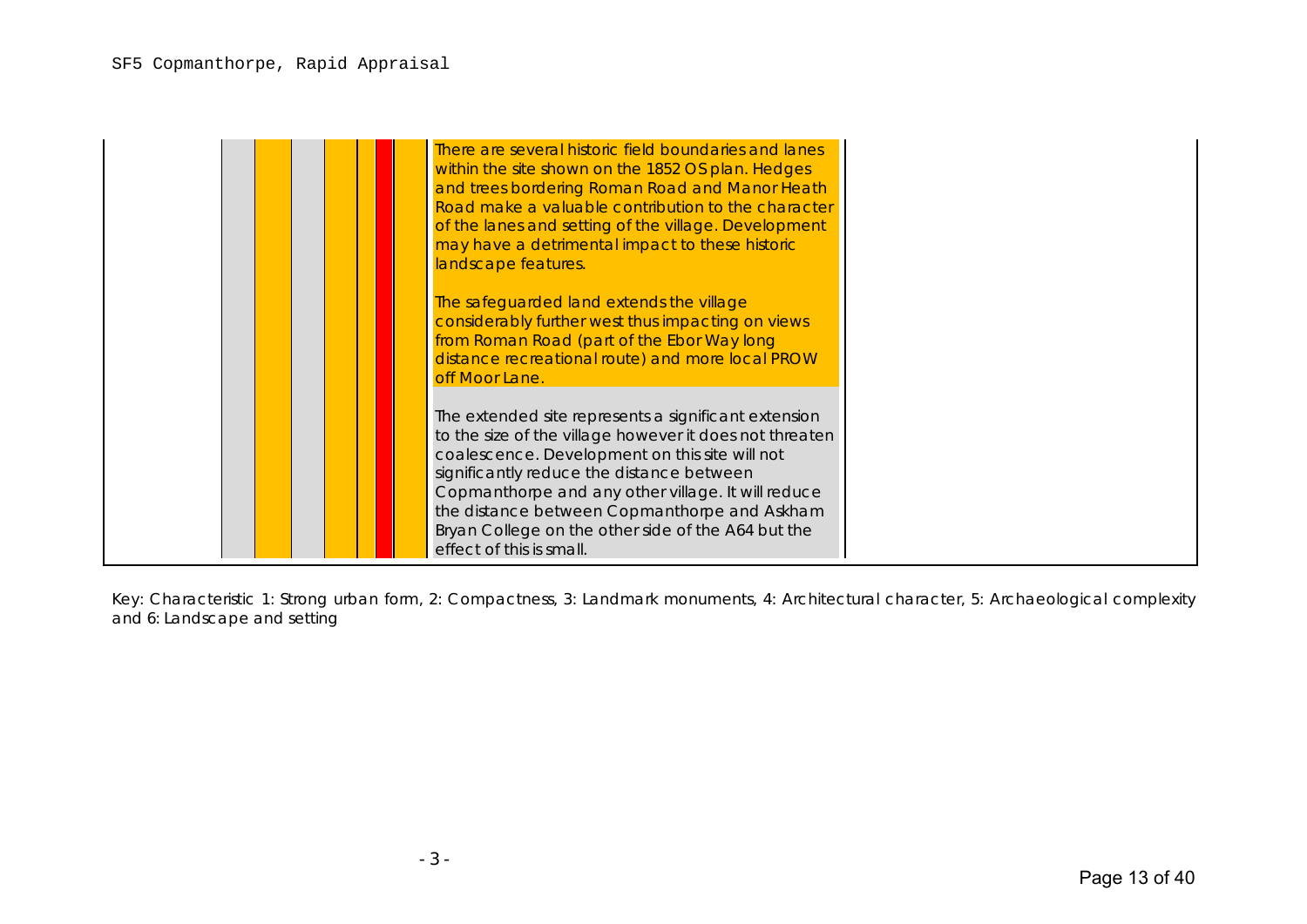| <b>Site</b>                                    |          |                | <b>Characteristics</b> |       |   |                | Current contribution and likely impacts                                                                                                                                                                                          | Mitigation /further analysis                                                                                                              |
|------------------------------------------------|----------|----------------|------------------------|-------|---|----------------|----------------------------------------------------------------------------------------------------------------------------------------------------------------------------------------------------------------------------------|-------------------------------------------------------------------------------------------------------------------------------------------|
|                                                |          | $\overline{2}$ | 3                      | 4     | 5 | $6\phantom{1}$ |                                                                                                                                                                                                                                  | required                                                                                                                                  |
| SF <sub>6</sub><br>Considered<br>as part of 97 | $\Omega$ | $\circ$        | $\circ$                | $d -$ |   | d              | <b>Characteristic 1:</b> This site is unlikely to have any impact<br>upon this Principal Characteristic.                                                                                                                         | Characteristic 1: None. However, it is<br>important for design to enhance particular<br>elements of the strong urban form characteristic. |
|                                                |          |                |                        |       |   |                | <b>Characteristic 2:</b> This site is unlikely to have any impact<br>upon this Principal Characteristic.                                                                                                                         | <b>Characteristic 2: None</b>                                                                                                             |
|                                                |          |                |                        |       |   |                | <b>Characteristic 3:</b> This site is unlikely to have any impact<br>upon this Principal Characteristic.                                                                                                                         | <b>Characteristic 3: None</b>                                                                                                             |
|                                                |          |                |                        |       |   |                | Characteristic 4: Inappropriate scale or low quality<br>architecture/craftsmanship could have a detrimental<br>impact on the architectural legacy/character of Elvington.<br>However, this site is part of an industrial estate. | Characteristic 4: Further information/analysis<br>required and mitigation required.                                                       |
|                                                |          |                |                        |       |   |                | <b>Characteristic 5:</b> This site partly encroaches on to the<br>former Elvington military airfield used in World War Two<br>and during the Cold War.                                                                           | <b>Characteristic 5: Further analysis and</b><br>mitigation required.                                                                     |
|                                                |          |                |                        |       |   |                | The western and an internal boundary are shown on the<br>1852 OS map. They may both be much older in date.<br>They may have some relation to the former Brinkworth<br>Hall.                                                      |                                                                                                                                           |
|                                                |          |                |                        |       |   |                | Historic aerial photographs have identified ridge and<br>furrow across the proposed development site - condition<br>unknown.                                                                                                     |                                                                                                                                           |
|                                                |          |                |                        |       |   |                | Development will have a detrimental impact on any<br>surviving archaeological deposits relating to the airfield or<br>evidence of earlier activity.                                                                              | Characteristic 6: Further analysis and<br>mitigation required.                                                                            |
|                                                |          |                |                        |       |   |                |                                                                                                                                                                                                                                  |                                                                                                                                           |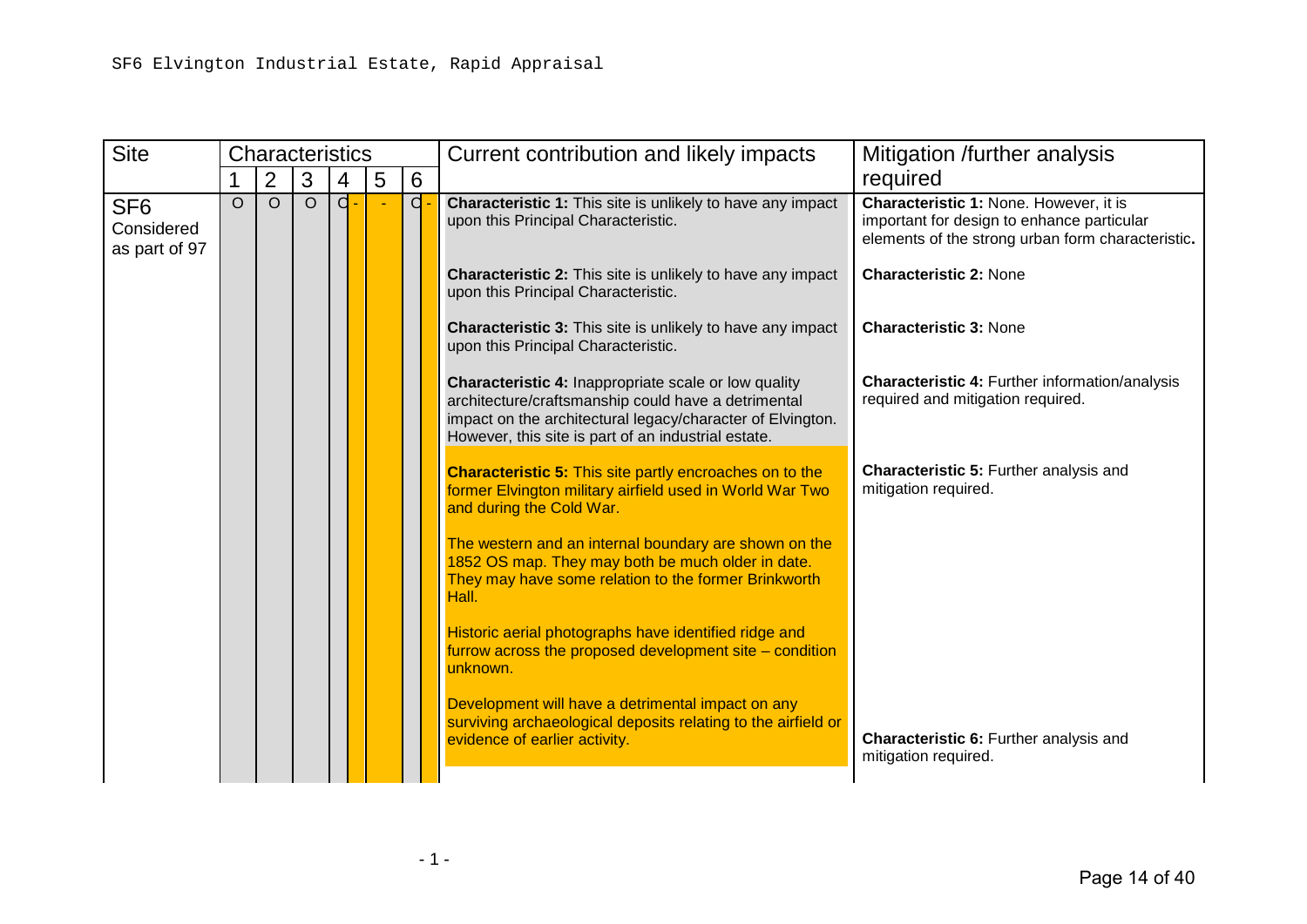## SF6 Elvington Industrial Estate, Rapid Appraisal

| <b>Characteristic 6:</b> The proposed site lies outside of the<br>current airfield industrial estate and will bring the<br>commercial area closer to the outlying farmsteads.                                                                       |  |
|-----------------------------------------------------------------------------------------------------------------------------------------------------------------------------------------------------------------------------------------------------|--|
| Existing business park is screened by mature woodland.<br>The proposed site potentially represents an<br>encroachment in to the more open landscape associated<br>with Wheldrake Lane, which is part of the context of<br><b>Elvington village.</b> |  |
| This area makes up part of and provides a setting for<br><b>Elvington Airfield. Development would result in the loss of</b><br>a small part of the open land surrounding the airfield.                                                              |  |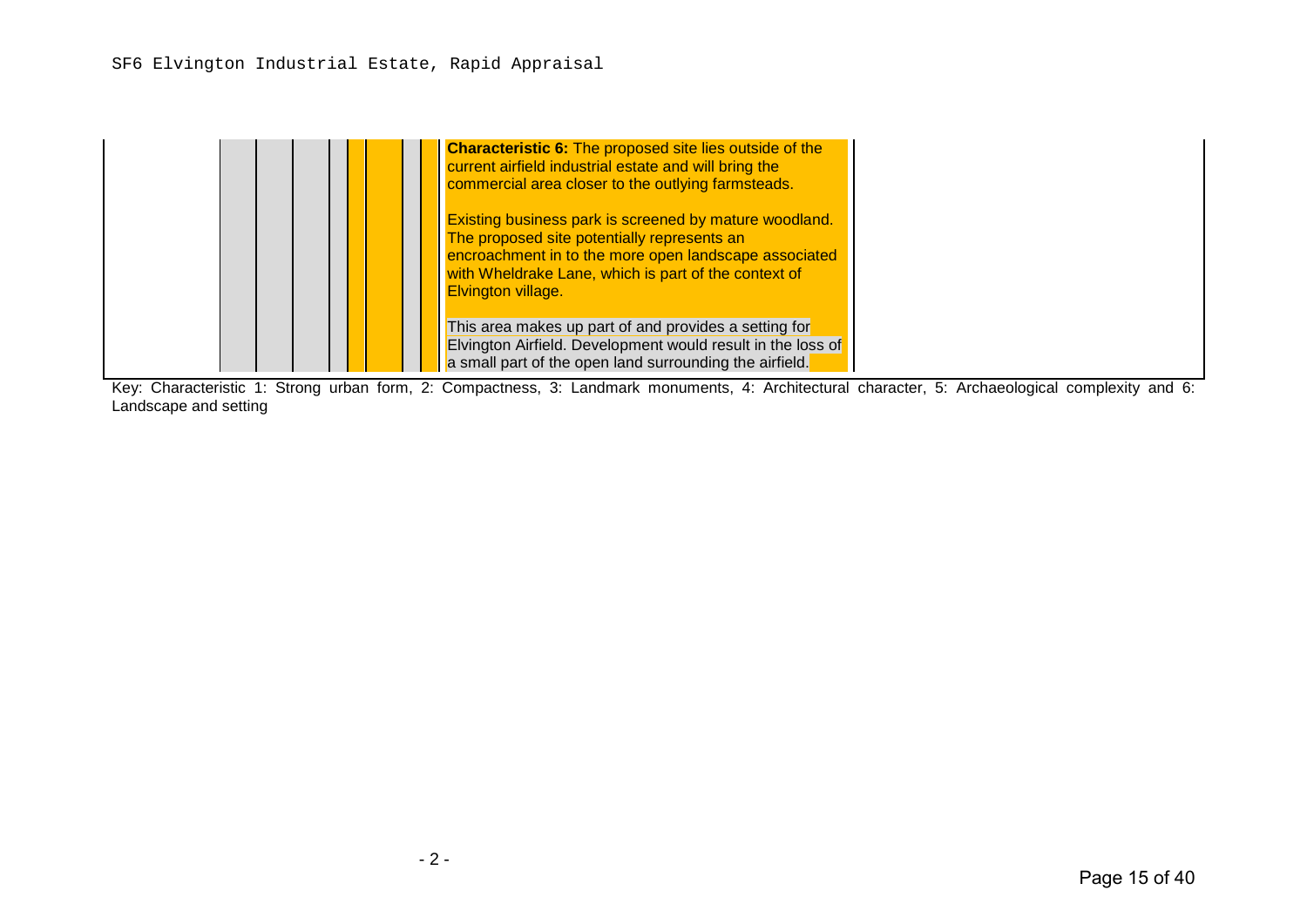| <b>Site</b>                                           |          | Characteristics                                                                                                |                                                                                                        |                                        |   |   | Current contribution and likely impacts                                                                                                                                | Mitigation /further analysis                                                                                                                 |
|-------------------------------------------------------|----------|----------------------------------------------------------------------------------------------------------------|--------------------------------------------------------------------------------------------------------|----------------------------------------|---|---|------------------------------------------------------------------------------------------------------------------------------------------------------------------------|----------------------------------------------------------------------------------------------------------------------------------------------|
|                                                       |          | $\overline{2}$                                                                                                 | 3                                                                                                      | 4                                      | 5 | 6 |                                                                                                                                                                        | required                                                                                                                                     |
| SF <sub>8</sub><br>Considered<br>as part of<br>ST19.2 | $\circ$  | $\overline{O}$                                                                                                 | $\overline{O}$                                                                                         | $\overline{O}$                         |   |   | Characteristic 1: This site is unlikely to have any impact<br>upon this Principal Characteristic.<br><b>Characteristic 2:</b> This site is unlikely to have any impact | Characteristic 1: None. However, it is<br>important for design to enhance particular<br>elements of the strong urban form<br>characteristic. |
|                                                       |          |                                                                                                                |                                                                                                        |                                        |   |   | upon this Principal Characteristic.<br>Characteristic 3: This site is unlikely to have any impact<br>upon this Principal Characteristic.                               | <b>Characteristic 2: None</b><br><b>Characteristic 3: None</b>                                                                               |
|                                                       |          |                                                                                                                |                                                                                                        |                                        |   |   | Characteristic 4: May be difficult to develop an<br>architecture which related well to the landscape<br>setting.                                                       | Characteristic 4: Further information<br>required on proposed architectural<br>design.                                                       |
|                                                       | in York. | Poor architectural design would be detrimental to the<br>generally high quality of buildings and craftsmanship |                                                                                                        |                                        |   |   |                                                                                                                                                                        |                                                                                                                                              |
|                                                       |          |                                                                                                                |                                                                                                        |                                        |   |   | Poorly designed buildings will have a detrimental<br>impact on the architecture of Knapton and York in<br>general.                                                     |                                                                                                                                              |
|                                                       |          |                                                                                                                | Inappropriately tall buildings will have a detrimental<br>impact upon existing surrounding properties. | Characteristic 5: Further analysis and |   |   |                                                                                                                                                                        |                                                                                                                                              |
|                                                       |          |                                                                                                                |                                                                                                        |                                        |   |   | <b>Characteristic 5: There is no known archaeological</b>                                                                                                              | evidence in this area but presumably the higher<br>ground would have been favourable for early activity.                                     |
|                                                       |          |                                                                                                                |                                                                                                        |                                        |   |   | The area was agricultural during the medieval and<br>post-medieval periods and was associated with the<br>village of Knapton.                                          |                                                                                                                                              |
|                                                       |          |                                                                                                                |                                                                                                        |                                        |   |   | Several field boundaries within the site date to at least<br>the mid 19th century.                                                                                     |                                                                                                                                              |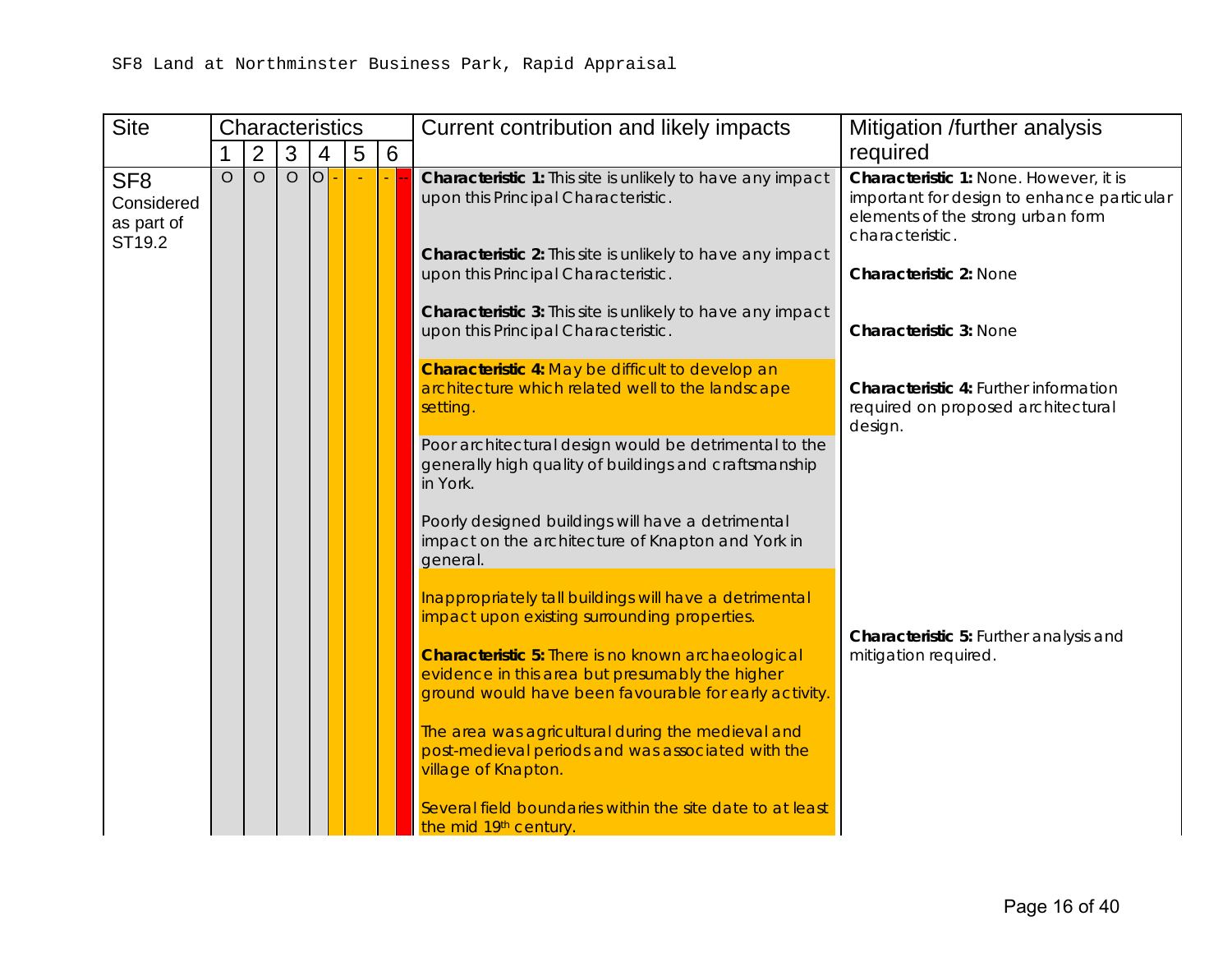| Northern boundary of the site forms the division<br>between the parishes of Upper Poppleton and<br>Rufforth with Knapton.                                                                                                                                        |                                                                |
|------------------------------------------------------------------------------------------------------------------------------------------------------------------------------------------------------------------------------------------------------------------|----------------------------------------------------------------|
| Development of the site would have a destructive<br>impact on any surviving archaeological deposits or<br>landscape features.                                                                                                                                    | Characteristic 6: Further analysis and<br>mitigation required. |
| <b>Characteristic 6:</b> The rural setting of York as viewed<br>from the ring road in this area will be further adversely<br>affected by development. Northminster Business Park<br>has already impacted upon this to some degree.                               |                                                                |
| Development will substantially reduce the distance<br>between Northminster Business Park, Knapton and<br><b>Upper Poppleton.</b>                                                                                                                                 |                                                                |
| Development will also reduce the distance between<br>urban nature of the business park and nearby outlying<br>farms to the west of the city.                                                                                                                     |                                                                |
| Development of this site will diminish the rural setting of<br>the city as viewed from the A59 approach.                                                                                                                                                         |                                                                |
| The development would impact on the rural setting of<br>Moor Lane PROW. Whilst this is not a long distance<br>recreation route, it is a strategic recreational green<br>corridor that links to the reclaimed parts of Harewood<br>whin and potentially Rufforth. |                                                                |
| Development would impact on the rural setting of<br>Upper Poppleton by introducing substantial<br>development within the fields that currently contain<br>Upper Poppleton village.                                                                               |                                                                |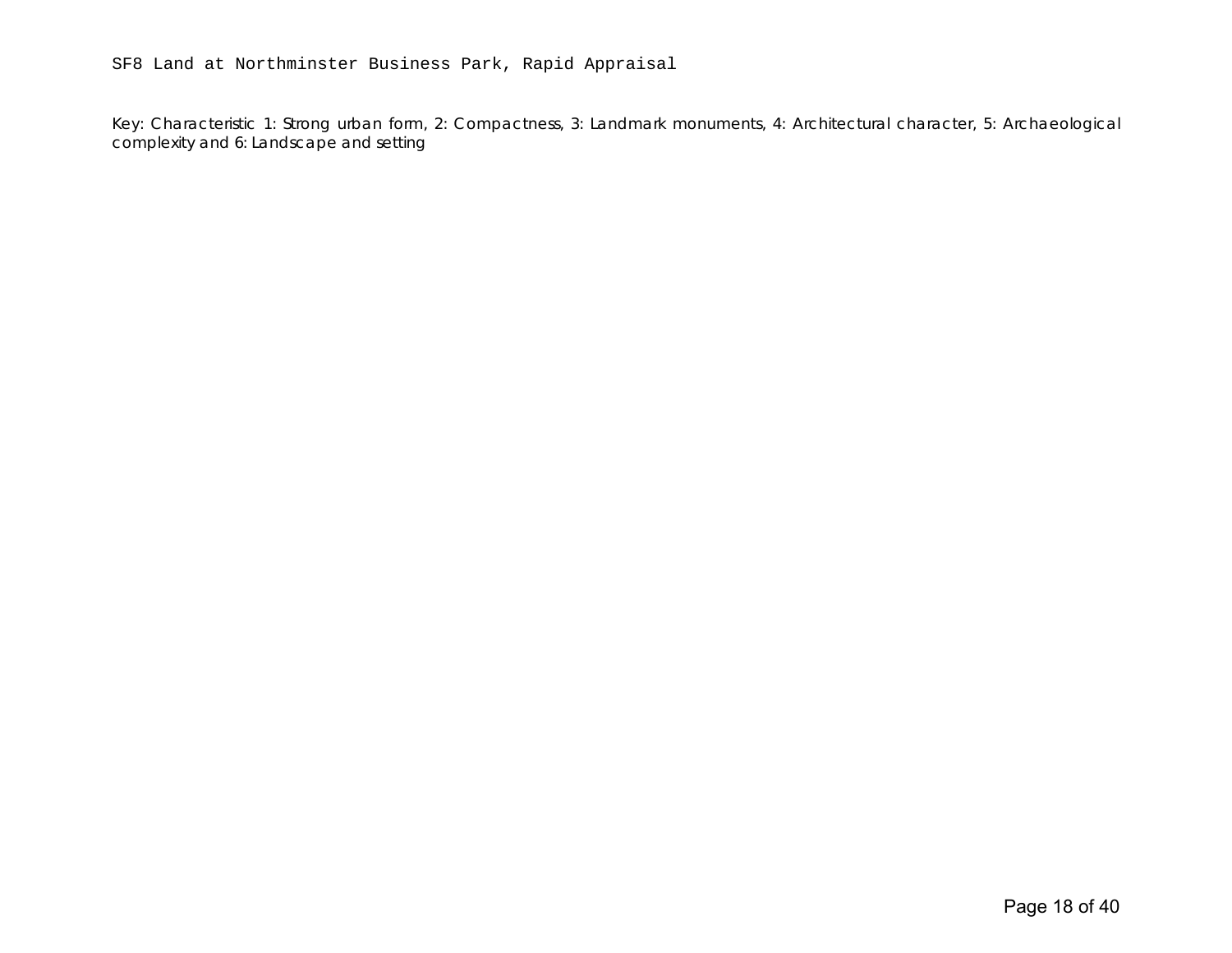| <b>Site</b>                                 |          | <b>Characteristics</b> |          |   |   |   | Current contribution and likely impacts                                                                                                                                                                                                             | Mitigation /further analysis                                                                                                              |  |
|---------------------------------------------|----------|------------------------|----------|---|---|---|-----------------------------------------------------------------------------------------------------------------------------------------------------------------------------------------------------------------------------------------------------|-------------------------------------------------------------------------------------------------------------------------------------------|--|
|                                             |          | $\overline{2}$         | 3        | 4 | 5 | 6 |                                                                                                                                                                                                                                                     | required                                                                                                                                  |  |
| SF <sub>9</sub><br>Considered<br>as a large | $\Omega$ |                        | $\Omega$ |   |   |   | <b>Characteristic 1:</b> This site is unlikely to have any impact<br>upon this Principal Characteristic.                                                                                                                                            | Characteristic 1: None. However, it is<br>important for design to enhance particular<br>elements of the strong urban form characteristic. |  |
| site<br>comprising<br>H <sub>31</sub> and   |          |                        |          |   |   |   | <b>Characteristic 2: Development of this site is to cause</b><br>minor harm to the compactness of Dunnington by<br>increasing the distance of residential areas away from the                                                                       | Characteristic 2: Further analysis and<br>mitigation required.                                                                            |  |
| H <sub>35</sub>                             |          |                        |          |   |   |   | village core.                                                                                                                                                                                                                                       | <b>Characteristic 3: None</b>                                                                                                             |  |
|                                             |          |                        |          |   |   |   | <b>Characteristic 3:</b> This site is unlikely to have any impact<br>upon this Principal Characteristic.                                                                                                                                            | Characteristic 4: Further information/analysis<br>required and mitigation required.                                                       |  |
|                                             |          |                        |          |   |   |   | <b>Characteristic 4: Inappropriate scale or low quality</b><br>architecture/craftsmanship will have a detrimental effect<br>on the architectural legacy of Dunnington and York in<br>general.                                                       | <b>Characteristic 5: Further analysis and</b><br>mitigation required.                                                                     |  |
|                                             |          |                        |          |   |   |   | <b>Characteristic 5: There are no known archaeological</b><br>deposits on this site. However, the site has some<br>potential for archaeological deposits particularly relating<br>to medieval and post-medieval agricultural practices to<br>exist. |                                                                                                                                           |  |
|                                             |          |                        |          |   |   |   | Ridge and furrow may be present on the site $-$ condition<br>unknown.                                                                                                                                                                               |                                                                                                                                           |  |
|                                             |          |                        |          |   |   |   | Historic field boundaries shown on the First Edition OS<br>Plan present on the site.                                                                                                                                                                |                                                                                                                                           |  |
|                                             |          |                        |          |   |   |   | Development of this site will take the urban fringe of<br>Dunnington to within 150m of Grade II listed Dunnington<br>Hall and Coach House and may have an impact upon<br>their setting.                                                             |                                                                                                                                           |  |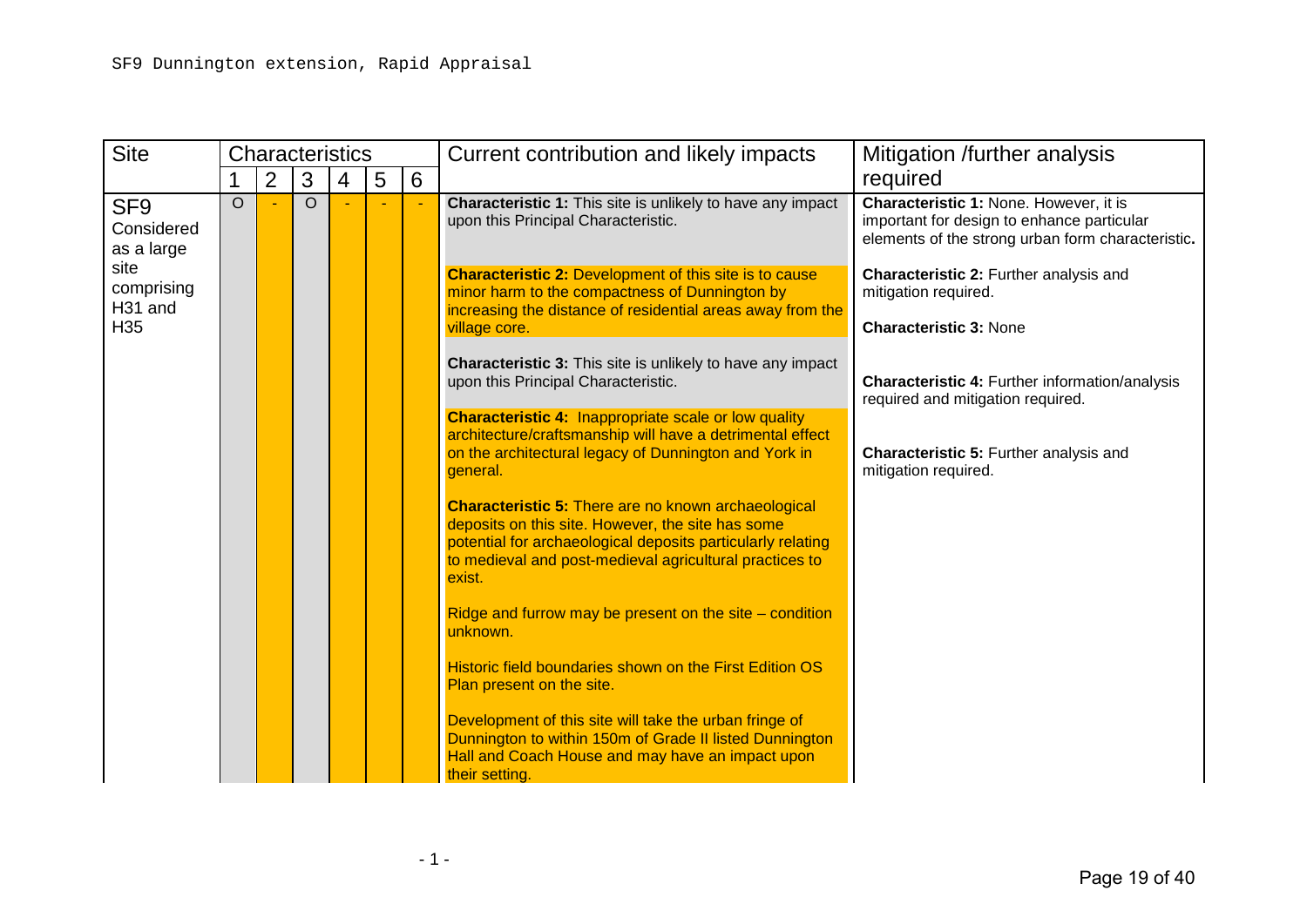|  |  | Development of the site would have a destructive impact<br>on any surviving archaeological deposits or historic<br>landscape features.<br><b>Characteristic 6:</b> The impact on the setting of<br>Dunnington would be limited to Eastfield Lane and Intake<br>Lane, but these two historic lanes, and the views from<br>them, make a considerable contribution to the rural<br>context of the village.<br>The development of these fields will, have a detrimental<br>impact on the setting of the village through the loss of part<br>of the historic strip field pattern. | <b>Characteristic 6: Further analysis and</b><br>mitigation required. |
|--|--|------------------------------------------------------------------------------------------------------------------------------------------------------------------------------------------------------------------------------------------------------------------------------------------------------------------------------------------------------------------------------------------------------------------------------------------------------------------------------------------------------------------------------------------------------------------------------|-----------------------------------------------------------------------|
|--|--|------------------------------------------------------------------------------------------------------------------------------------------------------------------------------------------------------------------------------------------------------------------------------------------------------------------------------------------------------------------------------------------------------------------------------------------------------------------------------------------------------------------------------------------------------------------------------|-----------------------------------------------------------------------|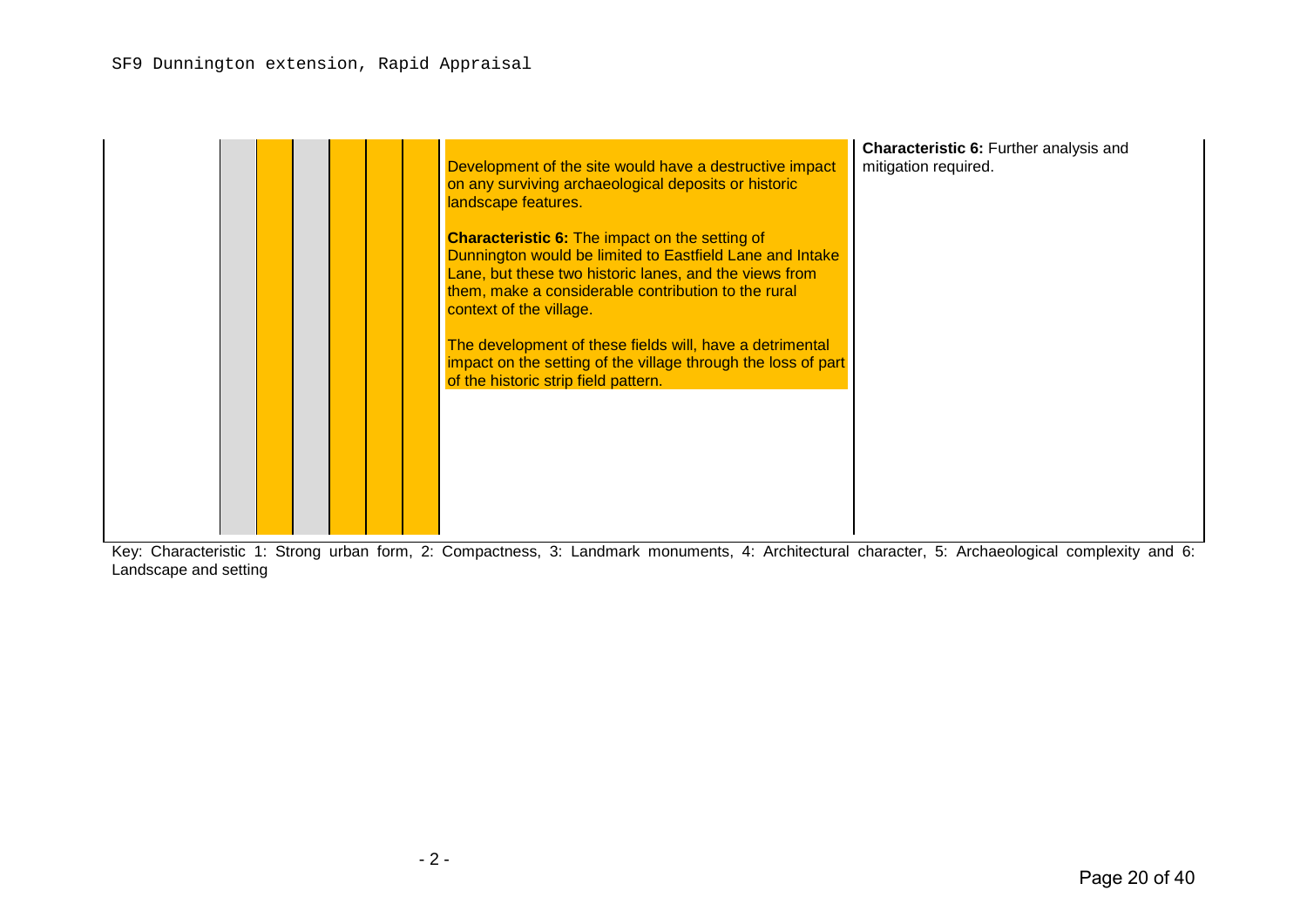| <b>Site</b> |          |                |          | <b>Characteristics</b> |   |   | Current contribution and likely impacts                                                                                                                                                                                                                                                                                                                                                                                                                                                                                                                                                                                                                                                                                                                                                          | Mitigation /further analysis                                                                                                                                                                                                                                                                     |
|-------------|----------|----------------|----------|------------------------|---|---|--------------------------------------------------------------------------------------------------------------------------------------------------------------------------------------------------------------------------------------------------------------------------------------------------------------------------------------------------------------------------------------------------------------------------------------------------------------------------------------------------------------------------------------------------------------------------------------------------------------------------------------------------------------------------------------------------------------------------------------------------------------------------------------------------|--------------------------------------------------------------------------------------------------------------------------------------------------------------------------------------------------------------------------------------------------------------------------------------------------|
|             |          | $\overline{2}$ | 3        | 4                      | 5 | 6 |                                                                                                                                                                                                                                                                                                                                                                                                                                                                                                                                                                                                                                                                                                                                                                                                  | required                                                                                                                                                                                                                                                                                         |
| <b>SF10</b> | $\Omega$ | d              | $\Omega$ |                        |   |   | <b>Characteristic 1:</b> This site is unlikely to have any impact<br>upon this Principal Characteristic.<br><b>Characteristic 2: Development here may cause neutral-</b><br>minor harm to the compactness of the village of<br>Elvington. The village has already expanded to the north-<br>west but has roughly developed along and close to<br>Elvington Lane. The proposed development site would<br>not follow this pattern.<br><b>Characteristic 3:</b> This site is unlikely to have any impact<br>upon this Principal Characteristic.<br><b>Characteristic 4: Inappropriate scale or low quality</b><br>architecture/craftsmanship will have a detrimental impact<br>on the architectural legacy/character of Elvington.<br><b>Characteristic 5: Ridge and furrow noted from historic</b> | <b>Characteristic 1: None</b><br>Characteristic 2: Further analysis and<br>mitigation required.<br><b>Characteristic 3: None</b><br><b>Characteristic 4: Further information/analysis</b><br>required and mitigation required.<br>Characteristic 5: Further analysis and<br>mitigation required. |
|             |          |                |          |                        |   |   | aerial photographs across the site $-$ current condition<br>unknown.<br>Several historic field divisions shown on the 1852 OS<br>map exist on the site.<br>Development will have a detrimental impact on any<br>surviving archaeological deposits which may relate to the<br>agricultural practices of the original village and its<br>landscape features.<br><b>Characteristic 6: Increases population pressure on</b><br>Derwent Ings.                                                                                                                                                                                                                                                                                                                                                         | Characteristic 6: Further analysis and<br>mitigation required.                                                                                                                                                                                                                                   |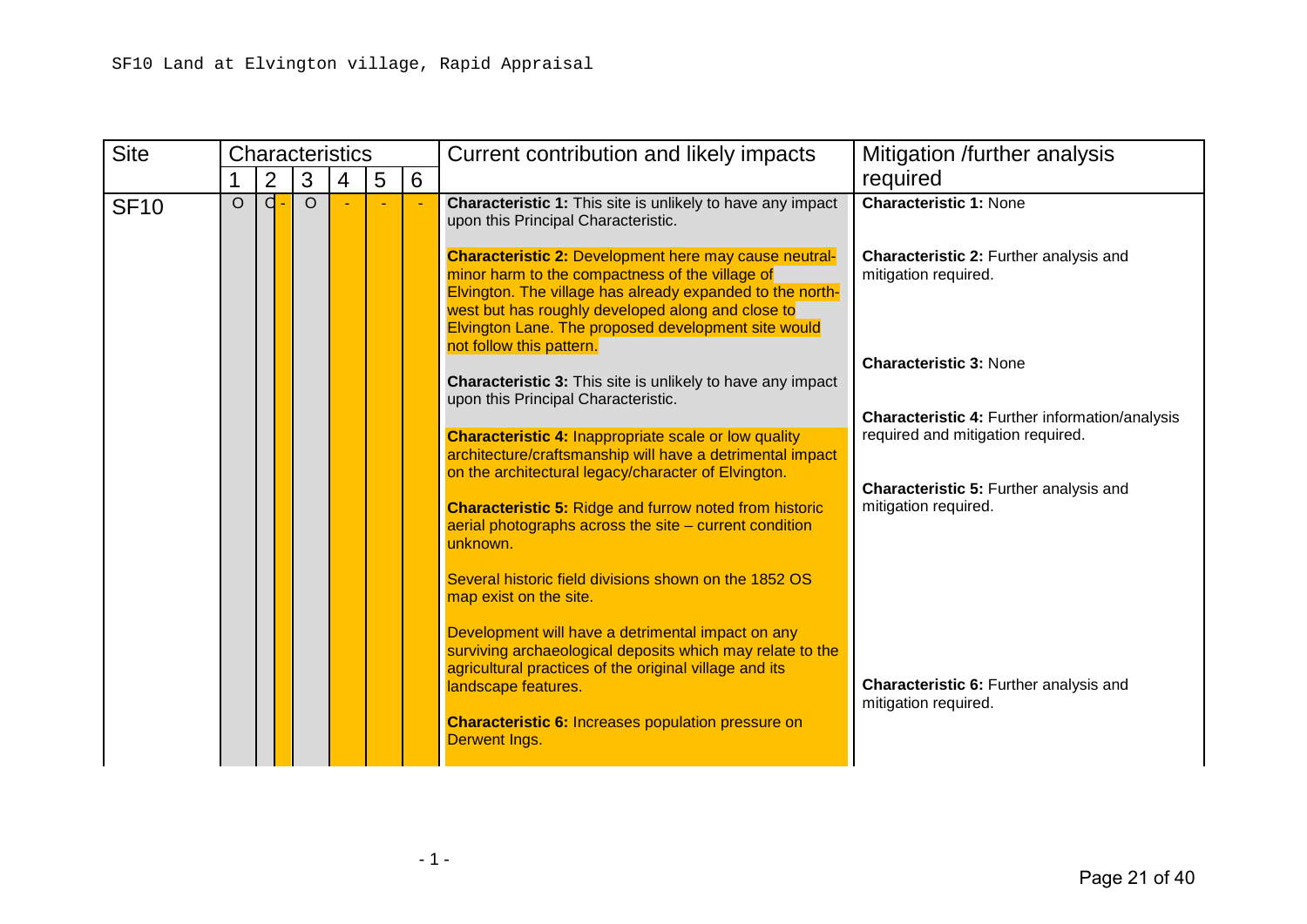# SF10 Land at Elvington village, Rapid Appraisal

|  | The proposed development site forms part of the open<br>countryside/rural setting of the village. Development here<br>would extend the village into the surrounding countryside<br><b>removing an element of the open fields as viewed from</b><br><b>Dauby Lane and Sutton bridge, but impact on</b><br>views/setting is limited due to built form and layout of<br>village |  |
|--|------------------------------------------------------------------------------------------------------------------------------------------------------------------------------------------------------------------------------------------------------------------------------------------------------------------------------------------------------------------------------|--|
|--|------------------------------------------------------------------------------------------------------------------------------------------------------------------------------------------------------------------------------------------------------------------------------------------------------------------------------------------------------------------------------|--|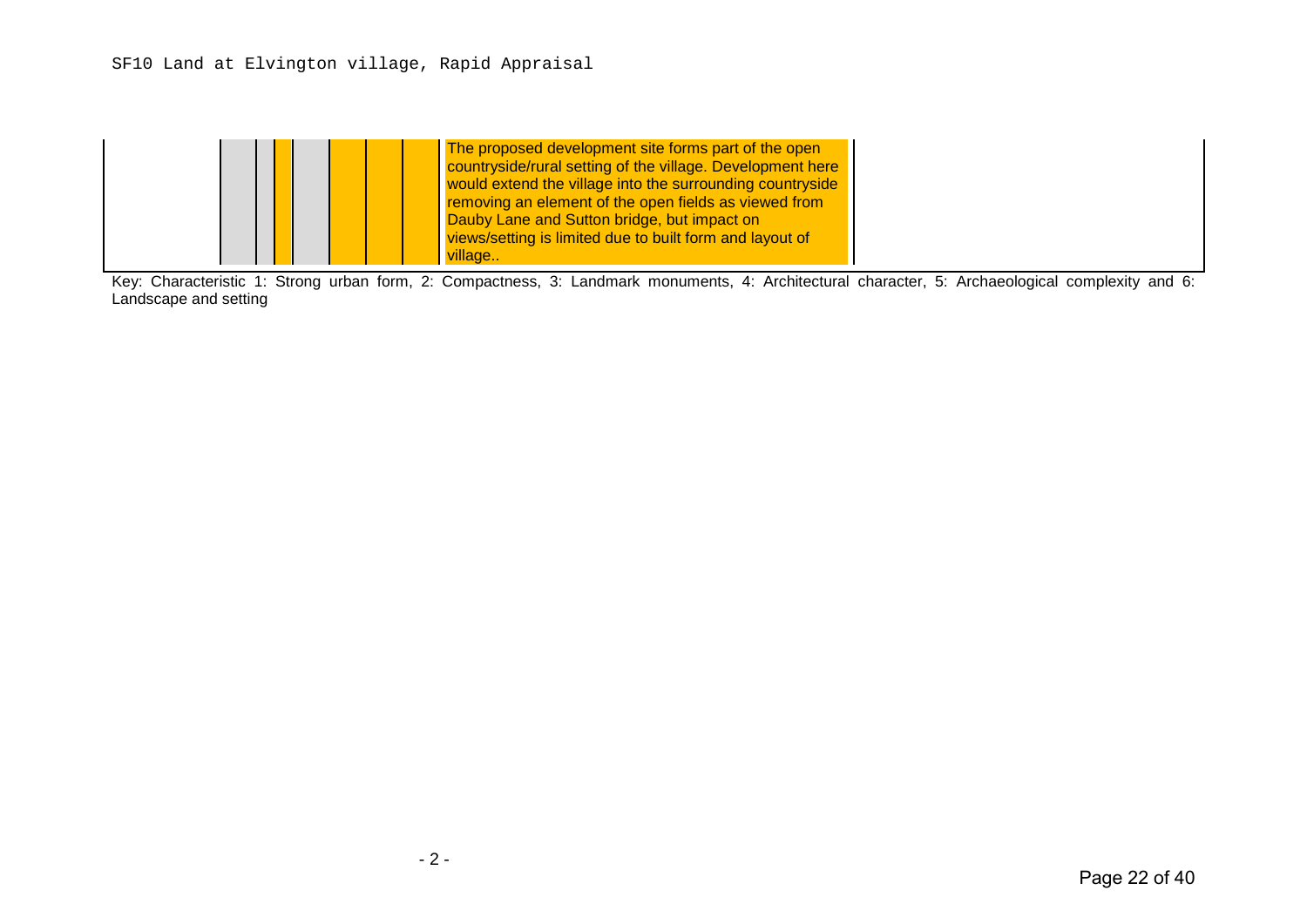| <b>Site</b> |         | <b>Characteristics</b> |          |   |   |   | Current contribution and likely impacts                                                                                                                                                                                                                                                                           | Mitigation /further analysis                                                               |  |
|-------------|---------|------------------------|----------|---|---|---|-------------------------------------------------------------------------------------------------------------------------------------------------------------------------------------------------------------------------------------------------------------------------------------------------------------------|--------------------------------------------------------------------------------------------|--|
|             |         | $\overline{2}$         | 3        | 4 | 5 | 6 |                                                                                                                                                                                                                                                                                                                   | required                                                                                   |  |
| <b>SF11</b> | $\circ$ | $\Omega$               | $\Omega$ |   |   |   | <b>Characteristic 1:</b> This site is unlikely to have any impact<br>upon this Principal Characteristic.<br><b>Characteristic 2:</b> This site is unlikely to have any impact<br>upon this Principal Characteristic.                                                                                              | <b>Characteristic 1: None</b><br><b>Characteristic 2: None</b>                             |  |
|             |         |                        |          |   |   |   | <b>Characteristic 3:</b> This site is unlikely to have any impact<br>upon this Principal Characteristic.                                                                                                                                                                                                          | <b>Characteristic 3: None</b>                                                              |  |
|             |         |                        |          |   |   |   | <b>Characteristic 4: Site is currently vacant. Inappropriate</b><br>scale or low quality architecture/craftsmanship will have a<br>detrimental impact on the architectural legacy/character<br>of Wheldrake.                                                                                                      | <b>Characteristic 4: Further information/analysis</b><br>required and mitigation required. |  |
|             |         |                        |          |   |   |   | <b>Characteristic 5: Historic field boundaries form the</b><br>edges of the site. Internal boundaries have been<br>removed. Development will have a detrimental impact on<br>any surviving archaeological deposits or landscape<br>features.                                                                      | <b>Characteristic 5: Further analysis and</b><br>mitigation required.                      |  |
|             |         |                        |          |   |   |   | <b>Characteristic 6: Increases population pressure on</b><br><b>Lower Derwent National Nature Reserve.</b>                                                                                                                                                                                                        | Characteristic 6: Further analysis and<br>mitigation required.                             |  |
|             |         |                        |          |   |   |   | The proposed development site forms part of the rural<br>setting of the village. Development would remove an<br>element of this rural setting by extending in to the open<br>countryside, thereby impacting on views from Greengales                                                                              |                                                                                            |  |
|             |         |                        |          |   |   |   | Lane, and the PROW linking Wheldrake to Elvington; (not<br>a long distance recreational route, but closely associated<br>with the village setting and Derwent valley ings). Existing<br>housing limits impact on setting of village from the south<br>and west, but the site protrudes in to the landscape in the |                                                                                            |  |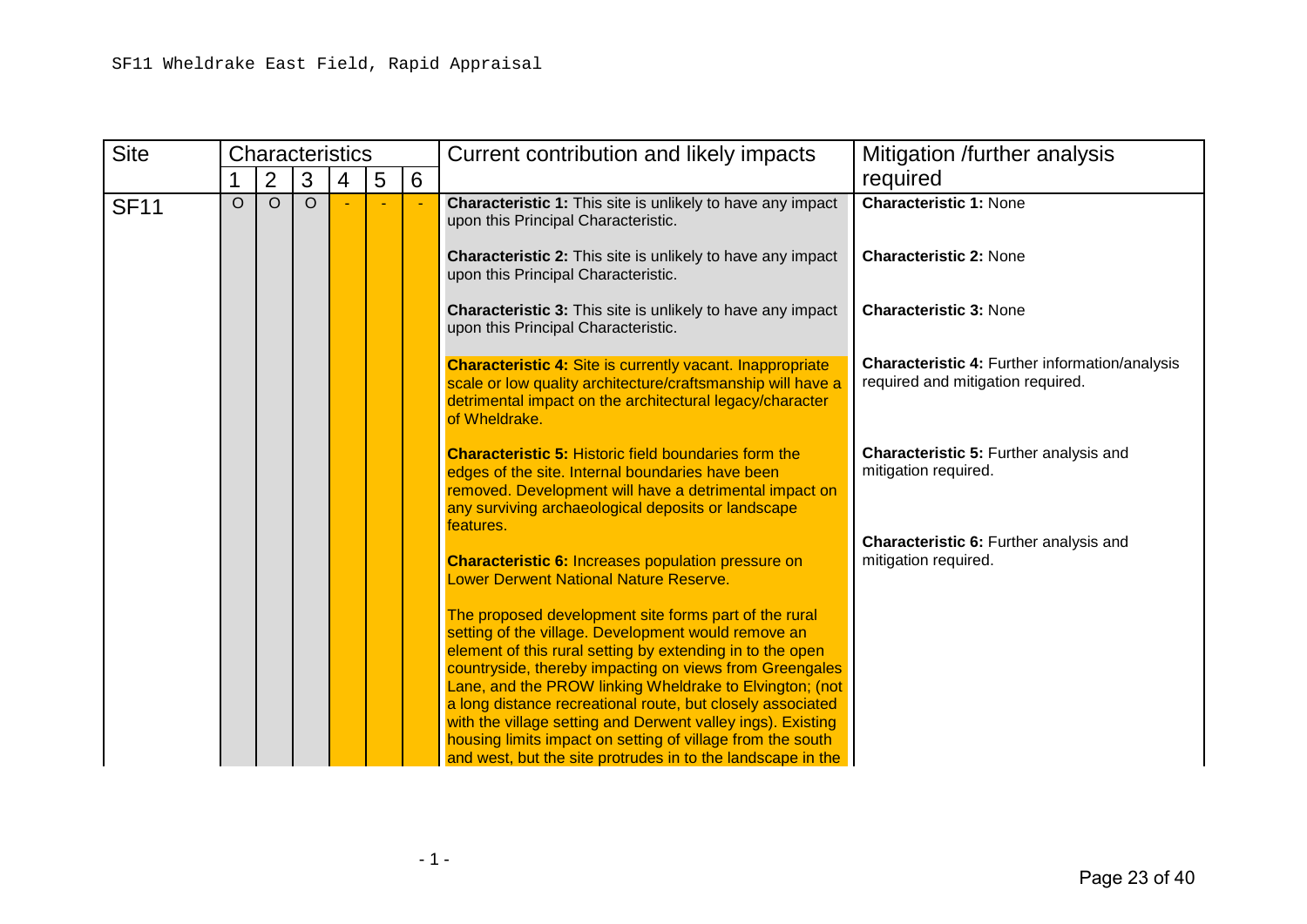# SF11 Wheldrake East Field, Rapid Appraisal

| northeast corner, therefore potentially creating an<br>inappropriate eastern edge to the village. |  |
|---------------------------------------------------------------------------------------------------|--|
|                                                                                                   |  |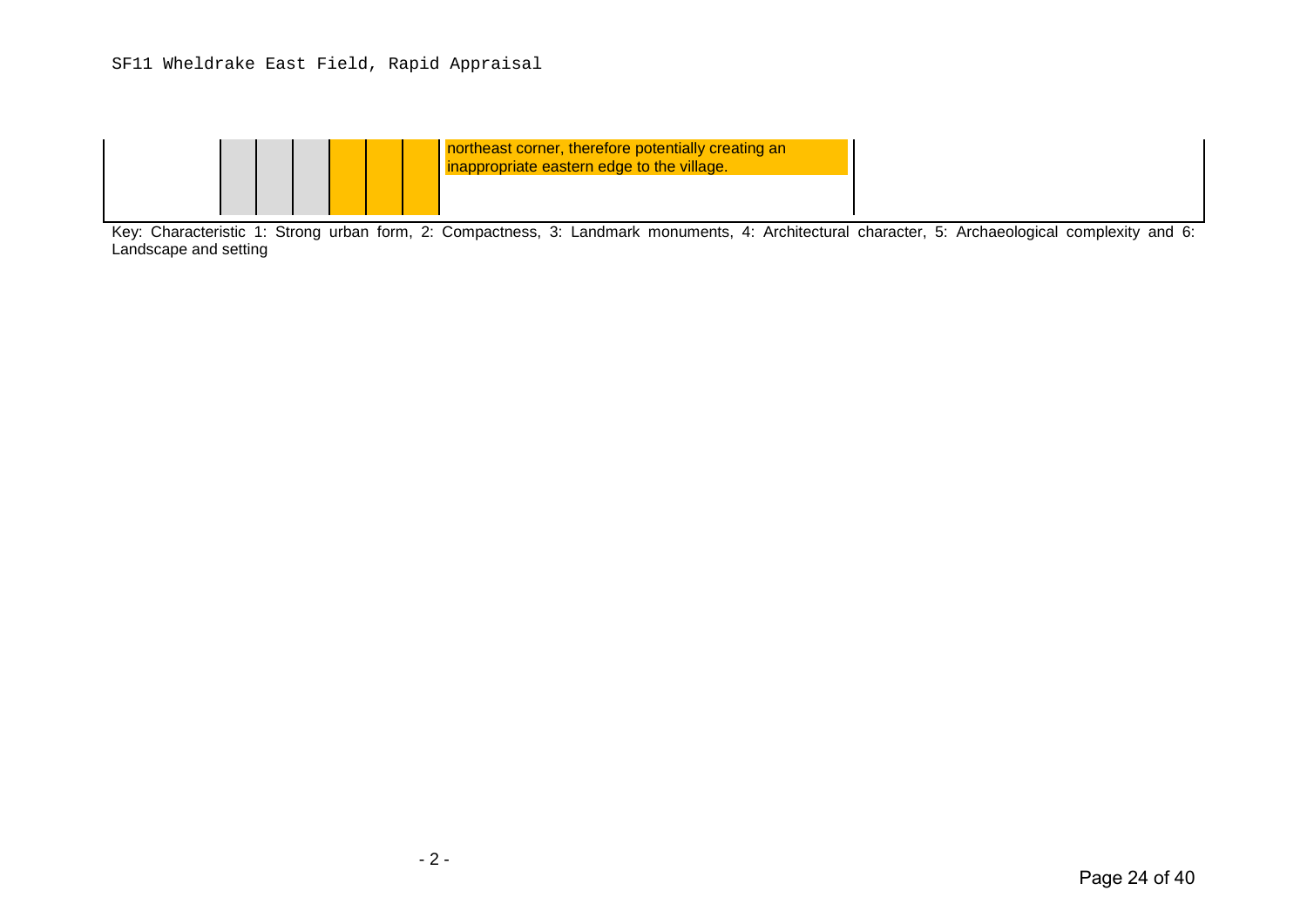| <b>Site</b>             | <b>Characteristics</b> |   |         |   |   |   | Current contribution and likely impacts                                                                                                                                                                                                                                                                                                                                                                                                                                                                                                                                                                                                                                                                                                                                                                                                                                                                                            | Mitigation /further analysis                                                                                                                                                                                   |  |
|-------------------------|------------------------|---|---------|---|---|---|------------------------------------------------------------------------------------------------------------------------------------------------------------------------------------------------------------------------------------------------------------------------------------------------------------------------------------------------------------------------------------------------------------------------------------------------------------------------------------------------------------------------------------------------------------------------------------------------------------------------------------------------------------------------------------------------------------------------------------------------------------------------------------------------------------------------------------------------------------------------------------------------------------------------------------|----------------------------------------------------------------------------------------------------------------------------------------------------------------------------------------------------------------|--|
|                         |                        | 2 | 3       | 4 | 5 | 6 |                                                                                                                                                                                                                                                                                                                                                                                                                                                                                                                                                                                                                                                                                                                                                                                                                                                                                                                                    | required                                                                                                                                                                                                       |  |
| <b>SF12</b><br>Option 1 | $\circ$                | d | $\circ$ |   |   |   | Characteristic 1: This site is unlikely to have any<br>impact upon this Principal Characteristic.<br><b>Characteristic 2:</b> This characteristic would not be<br>compromised if the site area remains tight to the<br>existing road and leaves a wide separation distance<br>between the Bog and between the main railway line<br>into the city from directions south and west.<br>The proposed new development will be no further<br>away from the city centre than the adjacent<br>Woodthorpe.<br>Key View 7 of the Minster (from the A1237) identified<br>in the York Historic Core Character Area Appraisal<br>(YHCCAA) crosses part of this site. This may be<br>obscured by development.<br>Proposed development site is an extension to the<br>identifiable district of Woodthorpe. The site is located<br>in fields adjacent to existing residential areas. If this<br>site is viewed as a separate development there may | Characteristic 1: None. However, it is<br>important for design to enhance particular<br>elements of the strong urban form<br>characteristic.<br>Characteristic 2: Further analysis and<br>mitigation required. |  |
|                         |                        |   |         |   |   |   | be issues with finding the space to maintain a<br>degree of separation between housing estates.                                                                                                                                                                                                                                                                                                                                                                                                                                                                                                                                                                                                                                                                                                                                                                                                                                    | <b>Characteristic 3: None</b>                                                                                                                                                                                  |  |
|                         |                        |   |         |   |   |   | <b>Characteristic 3:</b> This site is unlikely to have any<br>impact upon this Principal Characteristic.                                                                                                                                                                                                                                                                                                                                                                                                                                                                                                                                                                                                                                                                                                                                                                                                                           | Characteristic 4: Further information required<br>on proposed architectural design.                                                                                                                            |  |
|                         |                        |   |         |   |   |   | <b>Characteristic 4: Inappropriate scale or low quality</b><br>architecture/craftsmanship will have a detrimental                                                                                                                                                                                                                                                                                                                                                                                                                                                                                                                                                                                                                                                                                                                                                                                                                  |                                                                                                                                                                                                                |  |
|                         |                        |   |         |   |   |   | effect on the architectural legacy of York in general                                                                                                                                                                                                                                                                                                                                                                                                                                                                                                                                                                                                                                                                                                                                                                                                                                                                              | Characteristic 5: Further analysis and                                                                                                                                                                         |  |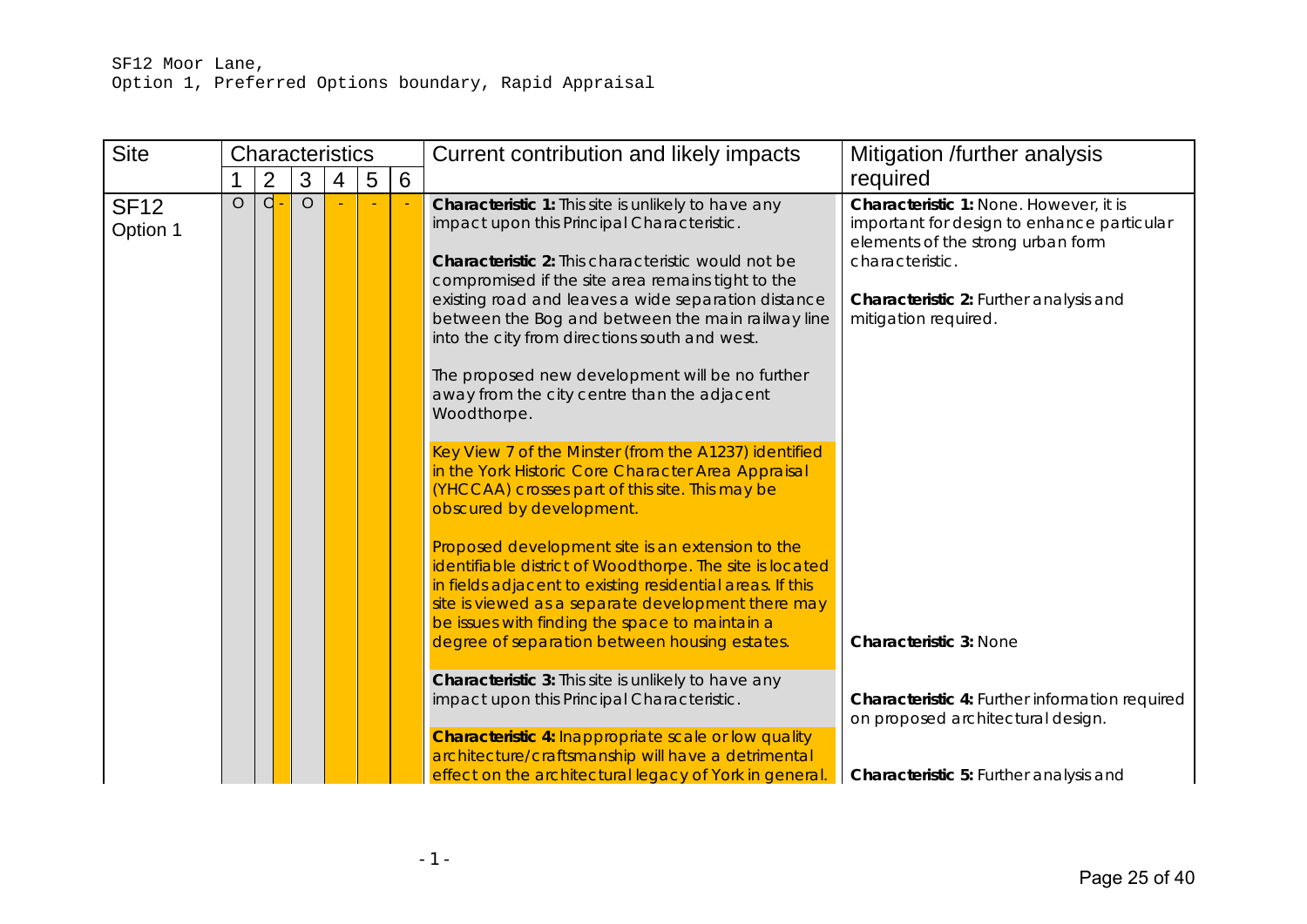## SF12 Moor Lane, Option 1, Preferred Options boundary, Rapid Appraisal

| <b>Characteristic 5: No known sub-surface archaeology</b><br>is known on this site although it is a relatively<br>undisturbed agricultural land and may contain<br>earlier landscape features.<br>Broad ridge and furrow exists across the site. The<br>ridge and furrow may protect earlier landscape<br>features lying beneath it.<br>Several post-medieval field boundaries survive on the<br>site, particularly south of Moor Lane. The boundary<br>running N-S in the eastern part of the site may be<br>medieval defining the edge of Dringhouses Moor.<br>Moor Lane is also probably of an early date. | mitigation required.                                           |
|---------------------------------------------------------------------------------------------------------------------------------------------------------------------------------------------------------------------------------------------------------------------------------------------------------------------------------------------------------------------------------------------------------------------------------------------------------------------------------------------------------------------------------------------------------------------------------------------------------------|----------------------------------------------------------------|
| Development of the site would have a destructive<br>impact on any surviving archaeological deposits or<br>visible landscape features.<br><b>Characteristic 6: Key View 7 of the Minster (from the</b><br>A1237) identified in the York Historic Core Character                                                                                                                                                                                                                                                                                                                                                | Characteristic 6: Further analysis and<br>mitigation required. |
| Area Appraisal (YHCCAA) crosses part of this site.<br>Development may adversely affect views towards<br>the city. Development will deplete rural setting and<br>outlook from Moor Lane.                                                                                                                                                                                                                                                                                                                                                                                                                       |                                                                |
| The site contributes to the rural edge setting of the<br>city by providing a rural margin between the ring<br>road and existing housing developments. The<br>agricultural land here has not been adversely<br>impacted upon like other areas close to urban<br>fringes.                                                                                                                                                                                                                                                                                                                                       |                                                                |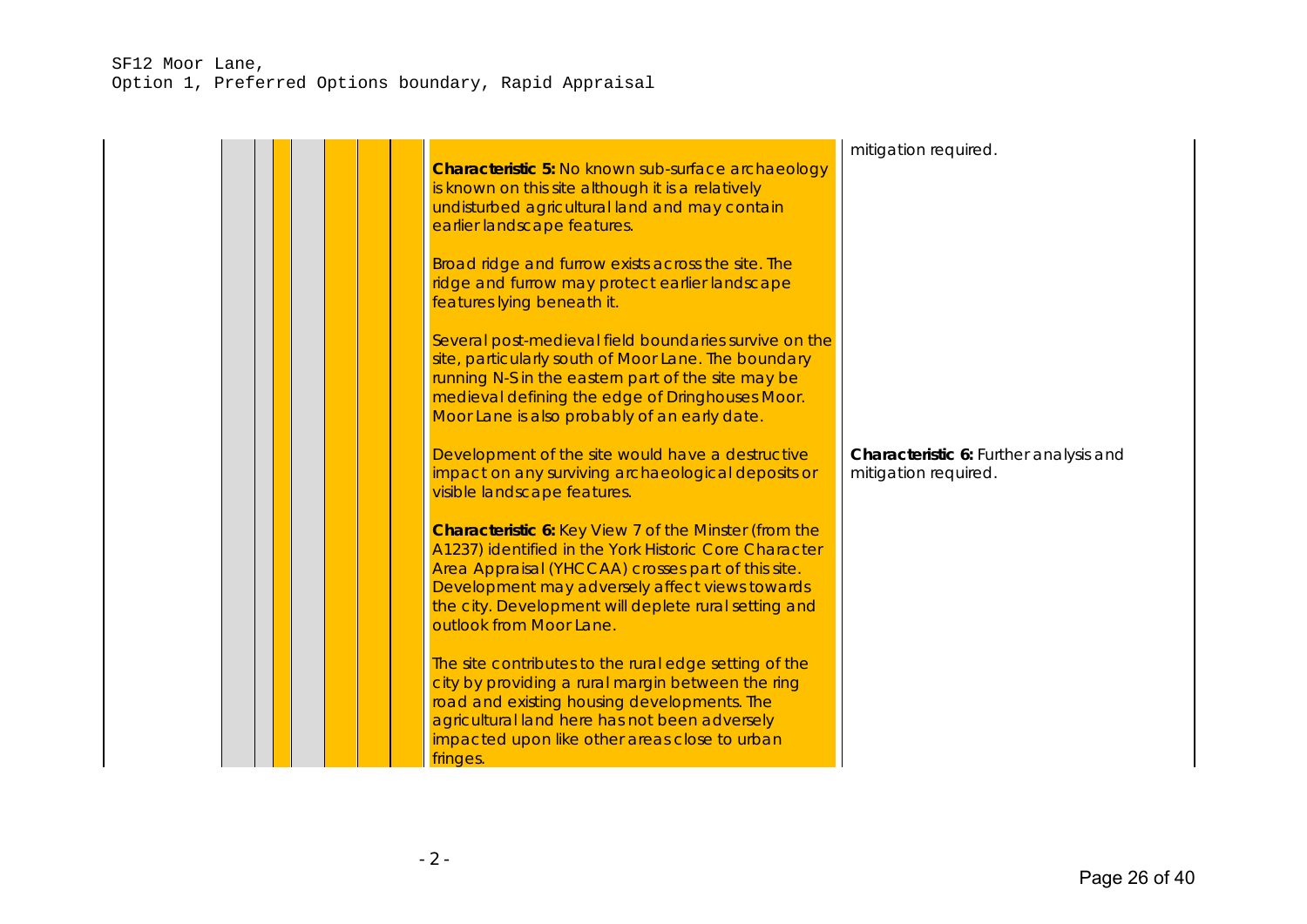## SF12 Moor Lane, Option 1, Preferred Options boundary, Rapid Appraisal

|  | Development of the site would slightly reduce the<br>field margin between the ring road and urban areas,<br>impacting on the rural setting of the city. However, it<br>falls outside of the area specifically earmarked as<br>land protecting the rural setting of York.<br>Development would be sufficiently far away for the<br>setting as viewed from the ring road to be negligible.<br>The impact on Moor Lane would be greater at a<br>local level - it is not a major approach to the city. |  |
|--|----------------------------------------------------------------------------------------------------------------------------------------------------------------------------------------------------------------------------------------------------------------------------------------------------------------------------------------------------------------------------------------------------------------------------------------------------------------------------------------------------|--|
|  | Site reduces rural margin between Askham bogg<br>and urban fringe, which is currently contained by<br>Moor Lane. Development may have a negative<br>impact on Askham Bog (SSSI) due to increasing visitor<br>numbers and changes to the landscape and habitat<br>surrounding it, and associated drainage.<br>Several historic field boundaries exist across the site.<br>The destruction of hedgerows would further erode                                                                          |  |
|  | the agricultural landscape.<br>This area contributes to the rural setting of York and<br>has aesthetic value. Moor Lane provides a natural<br>boundary for the existing urban development of<br>Woodthorpe. This open area maintains a sizeable<br>gap between the urban fringes of York and<br>Copmanthorpe. The distance between the fringes of<br>urban development and the ring road and nearby<br>Copmanthorpe would be slightly reduced by<br>development here.                              |  |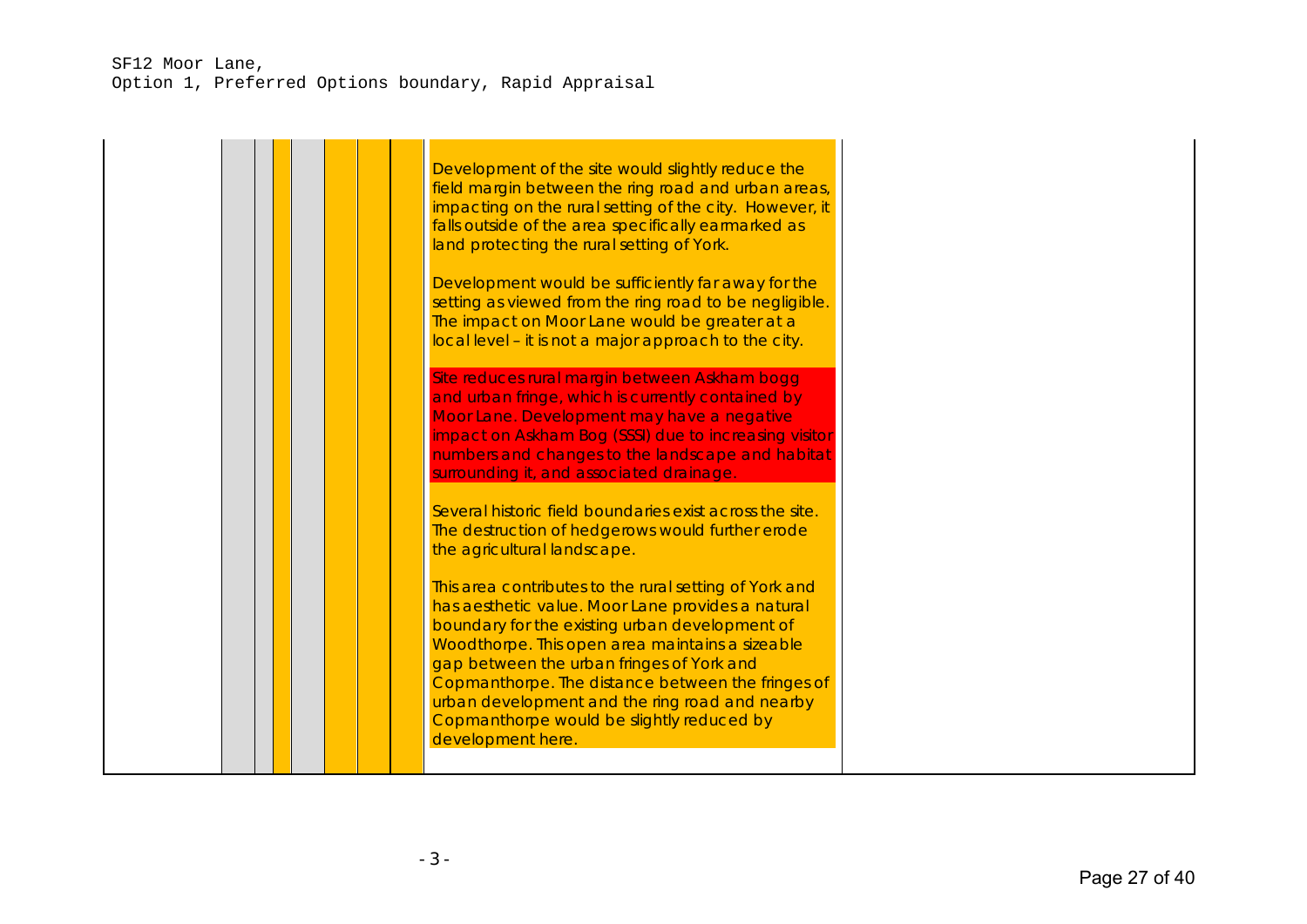#### SF12 Moor Lane, Option 1, Preferred Options boundary, Rapid Appraisal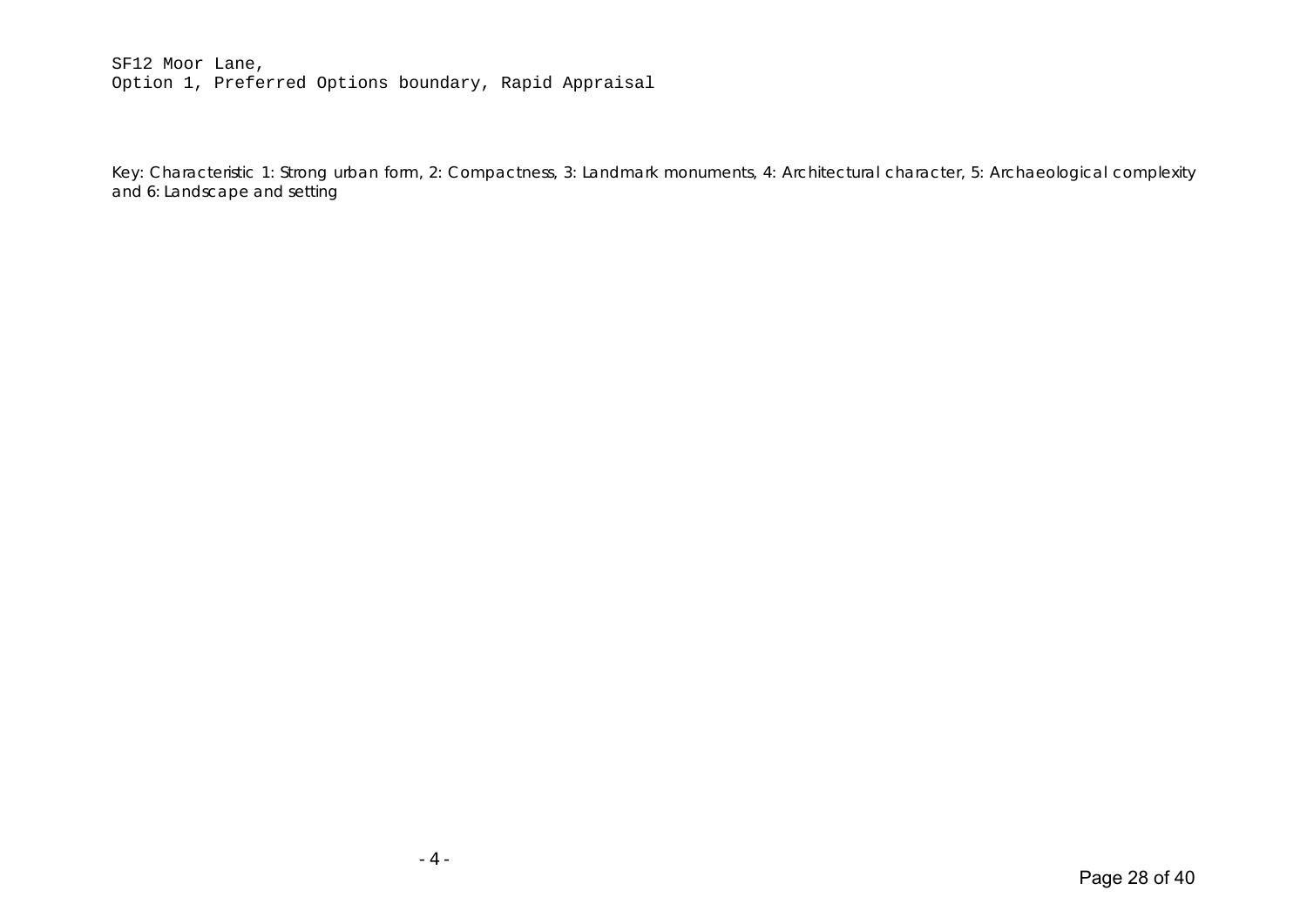| <b>Site</b>             |         | Current contribution and likely impacts<br><b>Characteristics</b> |         |   |   |   |                                                                                                                                                                                                                                                  | Mitigation /further analysis                                                                                                                 |  |
|-------------------------|---------|-------------------------------------------------------------------|---------|---|---|---|--------------------------------------------------------------------------------------------------------------------------------------------------------------------------------------------------------------------------------------------------|----------------------------------------------------------------------------------------------------------------------------------------------|--|
|                         |         | $\overline{2}$                                                    | 3       | 4 | 5 | 6 |                                                                                                                                                                                                                                                  | required                                                                                                                                     |  |
| <b>SF12</b><br>Option 2 | $\circ$ |                                                                   | $\circ$ |   |   |   | Characteristic 1: This site is unlikely to have any<br>impact upon this Principal Characteristic.<br><b>Characteristic 2:</b> The site is located within the ring                                                                                | Characteristic 1: None. However, it is<br>important for design to enhance particular<br>elements of the strong urban form<br>characteristic. |  |
|                         |         |                                                                   |         |   |   |   | road but outside the existing urban area. Large scale<br>development here would increase the distance<br>between the city centre and the outer urban area.                                                                                       | Characteristic 2: Further analysis and<br>mitigation required.                                                                               |  |
|                         |         |                                                                   |         |   |   |   | Key View 7 (from the A1237) identified in the York<br>Historic Core Character Area Appraisal (YHCCAA)<br>crosses part of this site. View of Minster from A1237 in<br>Askham Bryan may be obscured by development<br>here.                        |                                                                                                                                              |  |
|                         |         |                                                                   |         |   |   |   | The proposed development is situated in fields<br>adjacent to existing residential areas. If this site is<br>viewed as a separate development there may be<br>issues with finding the space to maintain a degree of<br>separation between areas. |                                                                                                                                              |  |
|                         |         |                                                                   |         |   |   |   | Characteristic 3: This site is unlikely to have any                                                                                                                                                                                              | <b>Characteristic 3: None</b>                                                                                                                |  |
|                         |         |                                                                   |         |   |   |   | impact upon this Principal Characteristic.                                                                                                                                                                                                       | Characteristic 4: Further information required                                                                                               |  |
|                         |         |                                                                   |         |   |   |   | <b>Characteristic 4: Inappropriate scale or low quality</b><br>architecture/craftsmanship will have a detrimental<br>effect on the architectural legacy of York in general                                                                       | on proposed architectural design.                                                                                                            |  |
|                         |         |                                                                   |         |   |   |   | <b>Characteristic 5: No known sub-surface archaeology</b><br>is known on this site although it is a relatively<br>undisturbed agricultural land and may contain<br>earlier landscape features.                                                   | Characteristic 5: Further analysis and<br>mitigation required.                                                                               |  |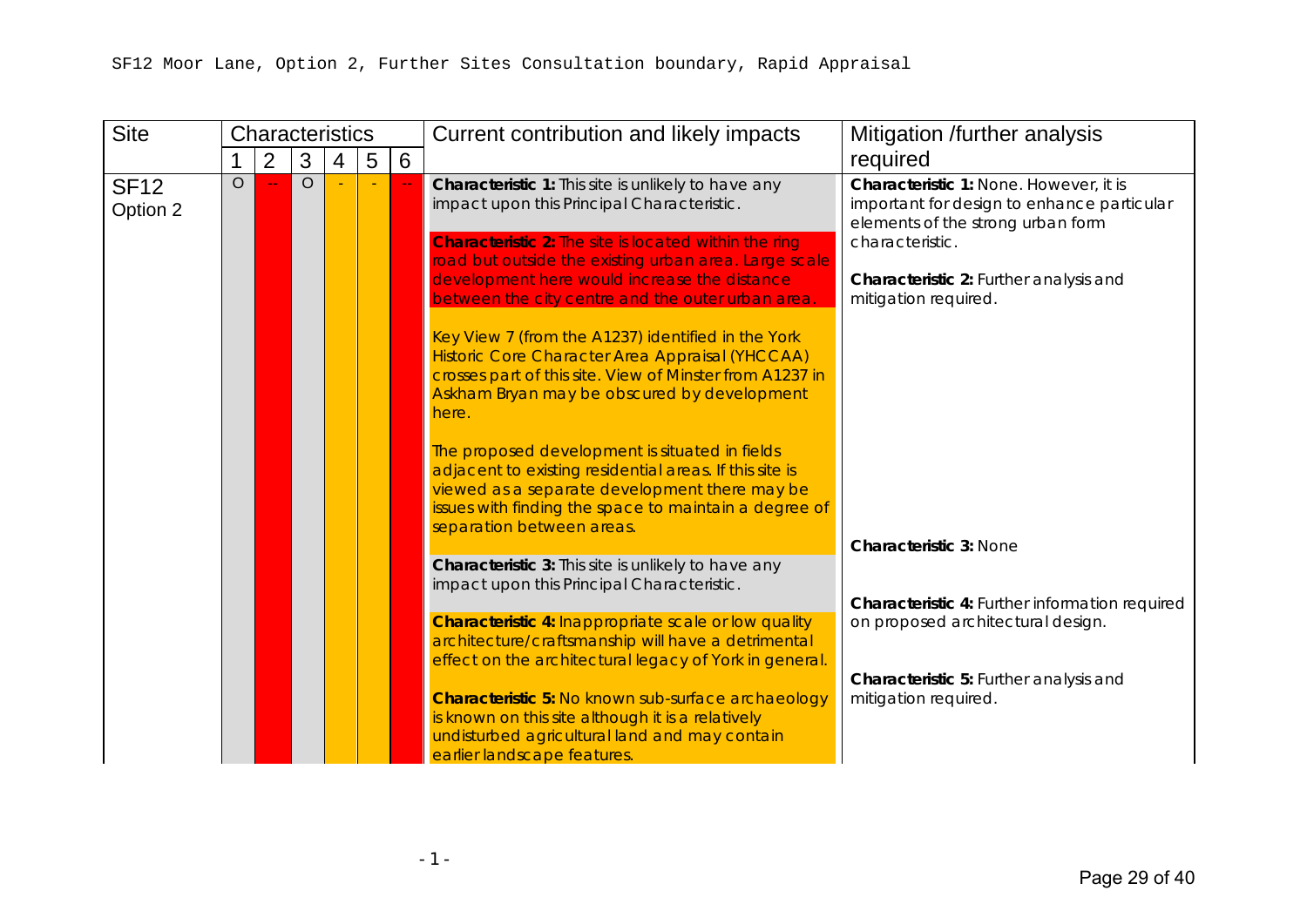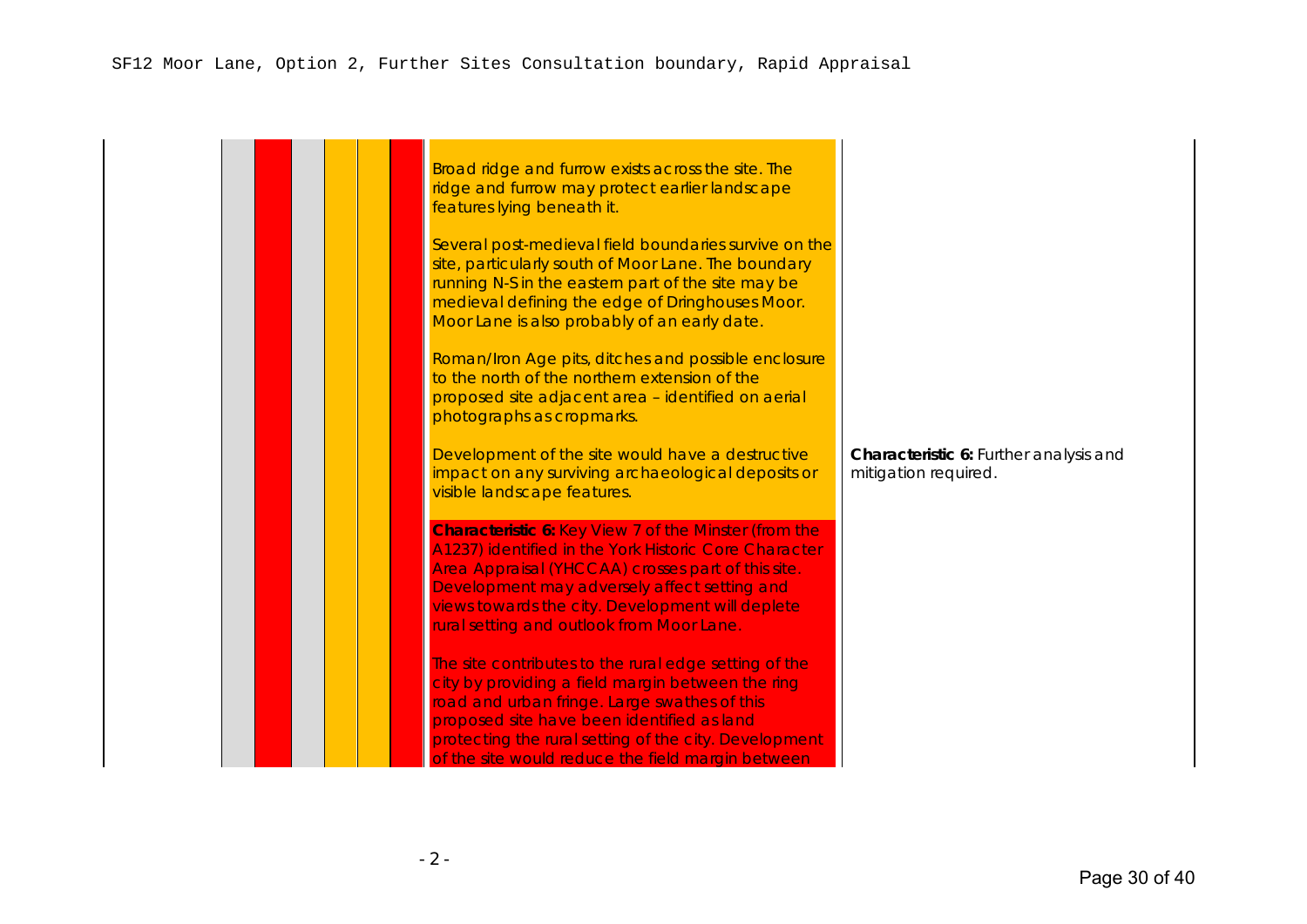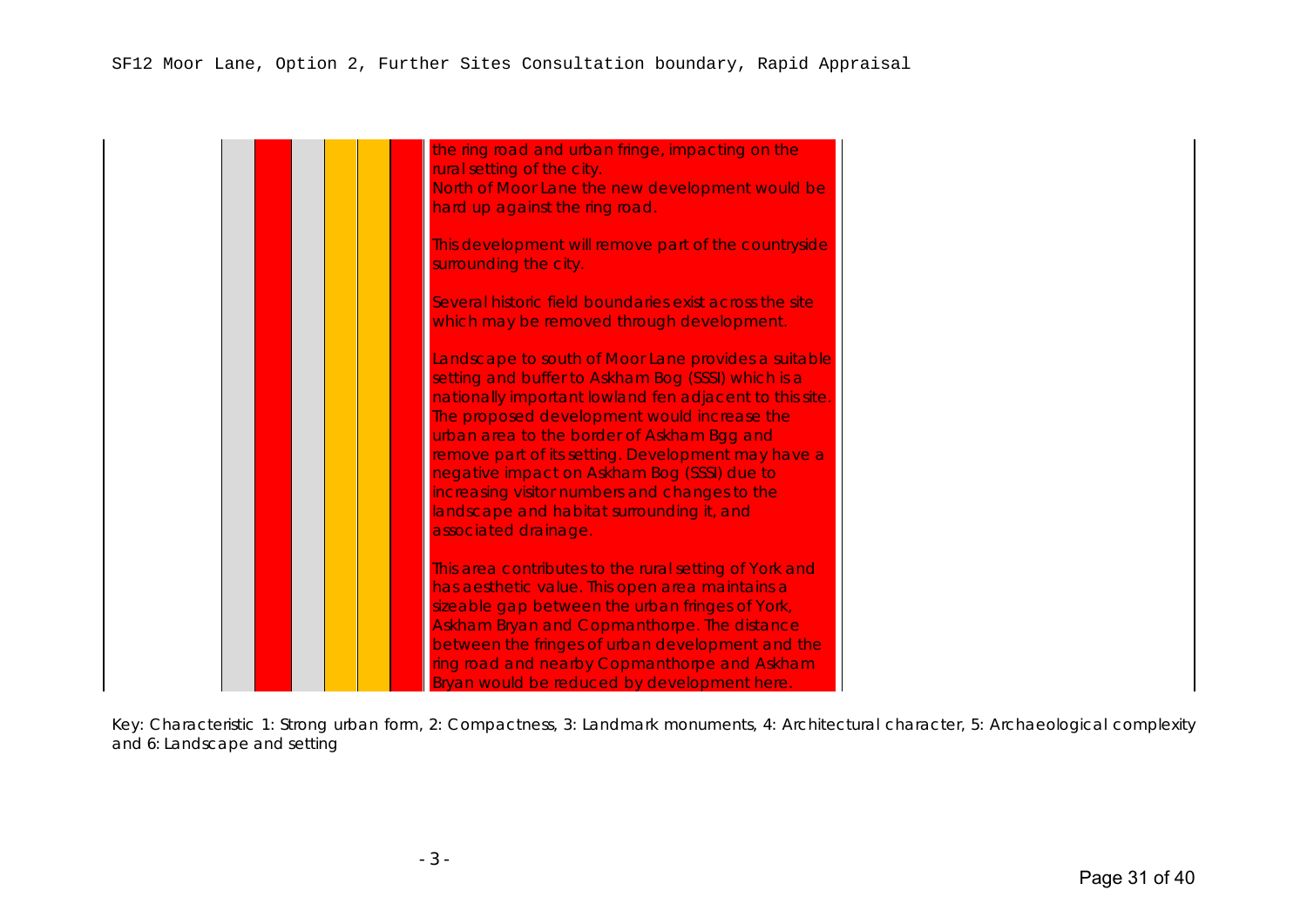| <b>Site</b>            | <b>Characteristics</b> |                |            |   |   |   | Current contribution and likely impacts                                                                                                                                                                                                                                                                                                | Mitigation /further analysis                                                                                                                 |  |
|------------------------|------------------------|----------------|------------|---|---|---|----------------------------------------------------------------------------------------------------------------------------------------------------------------------------------------------------------------------------------------------------------------------------------------------------------------------------------------|----------------------------------------------------------------------------------------------------------------------------------------------|--|
|                        |                        | $\overline{2}$ | 3          | 4 | 5 | 6 |                                                                                                                                                                                                                                                                                                                                        | required                                                                                                                                     |  |
| <b>SF13</b><br>Option1 | $\bigcirc$             |                | $\bigcirc$ |   |   |   | Characteristic 1: This site is unlikely to have any<br>impact upon this Principal Characteristic.<br><b>Characteristic 2: A housing development here would</b>                                                                                                                                                                         | Characteristic 1: None. However, it is<br>important for design to enhance particular<br>elements of the strong urban form<br>characteristic. |  |
|                        |                        |                |            |   |   |   | essentially be a satellite estate which was not in                                                                                                                                                                                                                                                                                     |                                                                                                                                              |  |
|                        |                        |                |            |   |   |   | keeping with the contained compact form of the<br>city. It would be located on the outer fringes of the<br>city with no connections to existing settlement.                                                                                                                                                                            | Characteristic 2: Further analysis and<br>mitigation required.                                                                               |  |
|                        |                        |                |            |   |   |   | Proximity to major intersection of the A64 will harm<br>perception of compact city.                                                                                                                                                                                                                                                    |                                                                                                                                              |  |
|                        |                        |                |            |   |   |   | Development would be identifiable but is probably<br>too small to have own strong identity.                                                                                                                                                                                                                                            |                                                                                                                                              |  |
|                        |                        |                |            |   |   |   | Characteristic 3: This site is unlikely to have any<br>impact upon this Principal Characteristic.                                                                                                                                                                                                                                      | <b>Characteristic 3: None</b>                                                                                                                |  |
|                        |                        |                |            |   |   |   | <b>Characteristic 4: Inappropriate scale or low quality</b>                                                                                                                                                                                                                                                                            |                                                                                                                                              |  |
|                        |                        |                |            |   |   |   | architecture/craftsmanship will have a detrimental<br>effect on the architectural legacy of York in general.                                                                                                                                                                                                                           | Characteristic 4: Further information<br>required on proposed architectural design.                                                          |  |
|                        |                        |                |            |   |   |   | <b>Characteristic 5: No known sub-surface archaeology</b><br>is known on this site although it is a relatively<br>undisturbed and may contain earlier landscape<br>features. Excavations at the Heslington East Campus<br>site on higher ground immediately to the south of Hull<br>Road revealed a pre-historic and Roman settlement. | Characteristic 5: Further analysis and<br>mitigation required.                                                                               |  |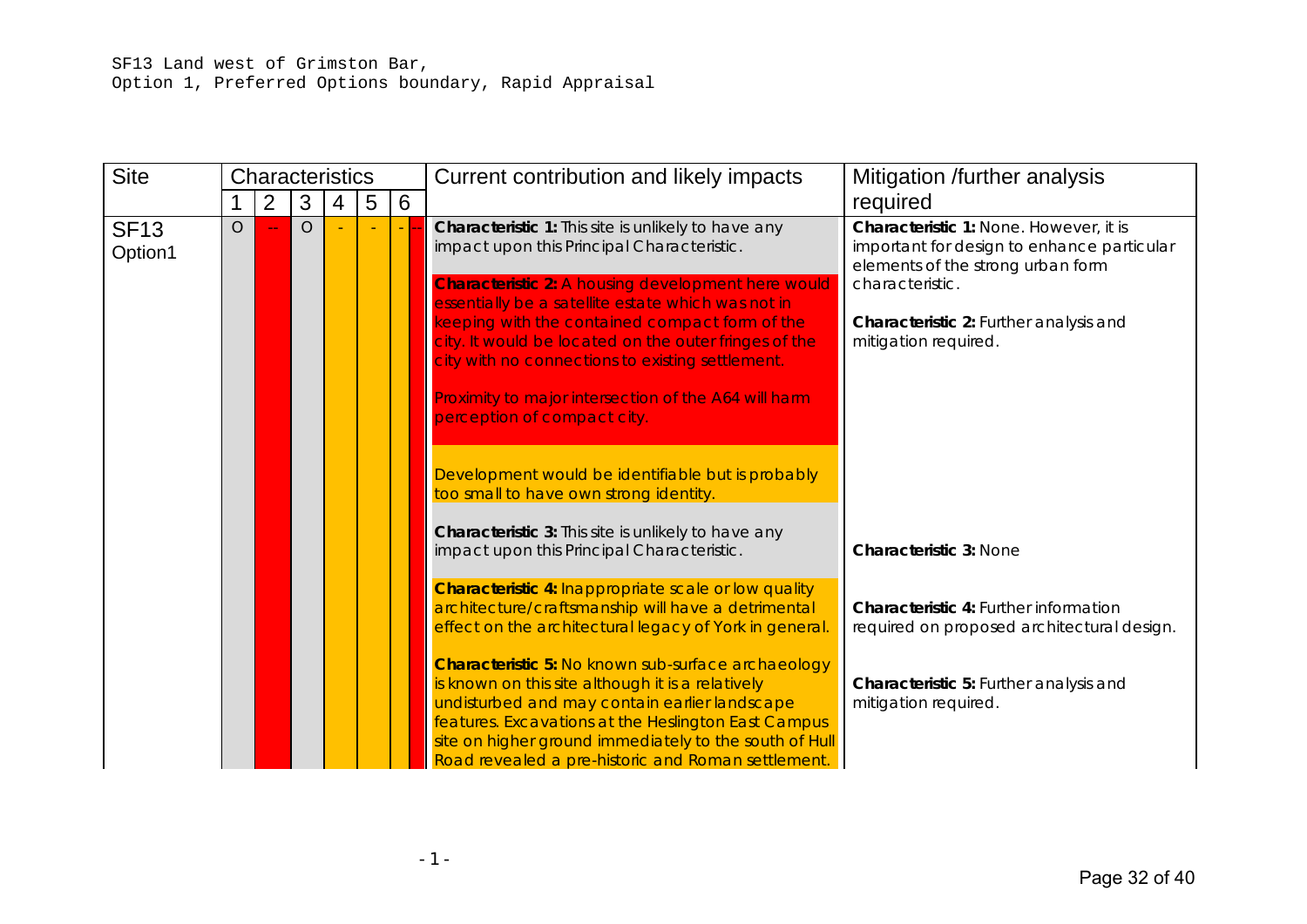## SF13 Land west of Grimston Bar, Option 1, Preferred Options boundary, Rapid Appraisal

|  |  |  |  |  | Possibility of ridge and furrow to remain on the site.<br>However the best examples are located in fields to<br>the north. Pre-medieval landscape features survive<br>particularly below the ridge and furrow.<br>Development of the site would have a detrimental<br>impact on any surviving archaeological deposits or<br>visible landscape features.<br><b>Characteristic 6: Development of the site would</b><br>reduce the field margin between the ring road and<br>urban areas, possibly impacting on the rural setting<br>of the city. It would reduce the distance between<br>the adjacent livestock centre and York. The distance<br>between the village of Murton and the urban fringes<br>of the city would not be substantially reduced.<br>This site would diminish the distinctive character and<br>rural setting of cluster of farmsteads and associated<br>fields at Grimston either side of the A64 that form part<br>of the setting of the city visible from the ring road<br>and main arterial route past Dunnington, Murton and<br>Grimston. | Characteristic 6: Further analysis and<br>mitigation required. |
|--|--|--|--|--|-------------------------------------------------------------------------------------------------------------------------------------------------------------------------------------------------------------------------------------------------------------------------------------------------------------------------------------------------------------------------------------------------------------------------------------------------------------------------------------------------------------------------------------------------------------------------------------------------------------------------------------------------------------------------------------------------------------------------------------------------------------------------------------------------------------------------------------------------------------------------------------------------------------------------------------------------------------------------------------------------------------------------------------------------------------------|----------------------------------------------------------------|
|--|--|--|--|--|-------------------------------------------------------------------------------------------------------------------------------------------------------------------------------------------------------------------------------------------------------------------------------------------------------------------------------------------------------------------------------------------------------------------------------------------------------------------------------------------------------------------------------------------------------------------------------------------------------------------------------------------------------------------------------------------------------------------------------------------------------------------------------------------------------------------------------------------------------------------------------------------------------------------------------------------------------------------------------------------------------------------------------------------------------------------|----------------------------------------------------------------|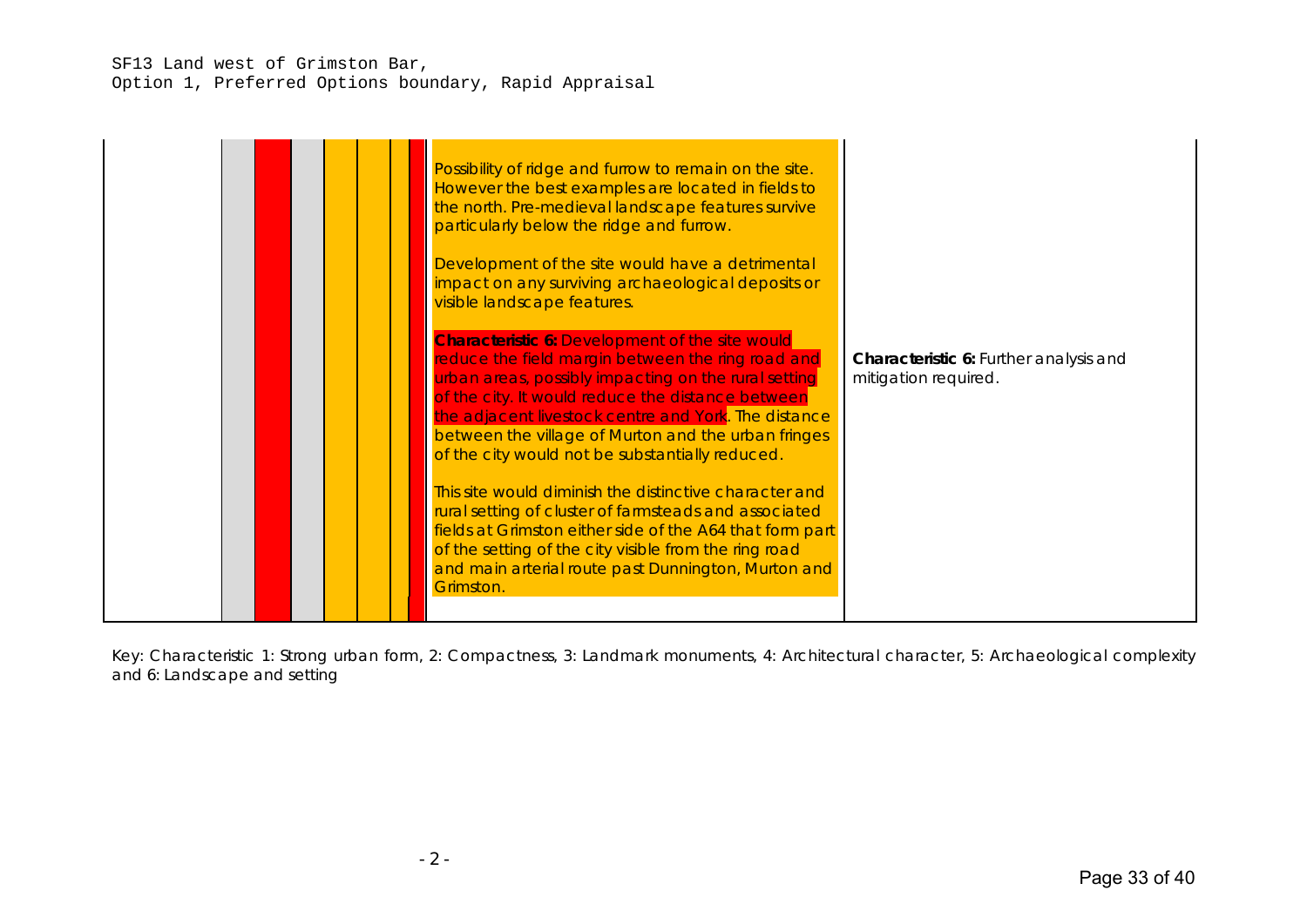| <b>Site</b>             |            | <b>Characteristics</b> |            |   |   |   | Current contribution and likely impacts                                                                                                                                                                                    | Mitigation /further analysis                                                                                                                 |  |
|-------------------------|------------|------------------------|------------|---|---|---|----------------------------------------------------------------------------------------------------------------------------------------------------------------------------------------------------------------------------|----------------------------------------------------------------------------------------------------------------------------------------------|--|
|                         |            | $\overline{2}$         | 3          | 4 | 5 | 6 |                                                                                                                                                                                                                            | required                                                                                                                                     |  |
| <b>SF13</b><br>Option 2 | $\bigcirc$ |                        | $\bigcirc$ |   |   |   | Characteristic 1: This site is unlikely to have any<br>impact upon this Principal Characteristic.                                                                                                                          | Characteristic 1: None. However, it is<br>important for design to enhance particular<br>elements of the strong urban form<br>characteristic. |  |
|                         |            |                        |            |   |   |   | <b>Characteristic 2: A housing development here would</b><br>essentially be a satellite estate which was not in<br>keeping with the contained compact form of the<br>city. It would be located on the outer fringes of the | Characteristic 2: Further analysis and<br>mitigation required.                                                                               |  |
|                         |            |                        |            |   |   |   | city with no connections to existing settlement.<br>Proximity to major intersection of the A64 will harm                                                                                                                   |                                                                                                                                              |  |
|                         |            |                        |            |   |   |   | perception of compact city.<br>The development of this site would increase the                                                                                                                                             |                                                                                                                                              |  |
|                         |            |                        |            |   |   |   | distance from the city centre to the fringes of urban<br>area.                                                                                                                                                             |                                                                                                                                              |  |
|                         |            |                        |            |   |   |   | Characteristic 3: This site is unlikely to have any<br>impact upon this Principal Characteristic.                                                                                                                          | <b>Characteristic 3: None</b>                                                                                                                |  |
|                         |            |                        |            |   |   |   | <b>Characteristic 4: Inappropriate scale or low quality</b><br>architecture/craftsmanship will have a detrimental<br>effect on the architectural legacy of York in general.                                                | Characteristic 4: Further information<br>required on proposed architectural design.                                                          |  |
|                         |            |                        |            |   |   |   | <b>Characteristic 5: No known sub-surface archaeology</b><br>is known on this site although it is a relatively<br>undisturbed and may contain earlier landscape<br>features. Excavations at the Heslington East Campus     | Characteristic 5: Further analysis and<br>mitigation required.                                                                               |  |
|                         |            |                        |            |   |   |   | site on higher ground immediately to the south of Hull                                                                                                                                                                     |                                                                                                                                              |  |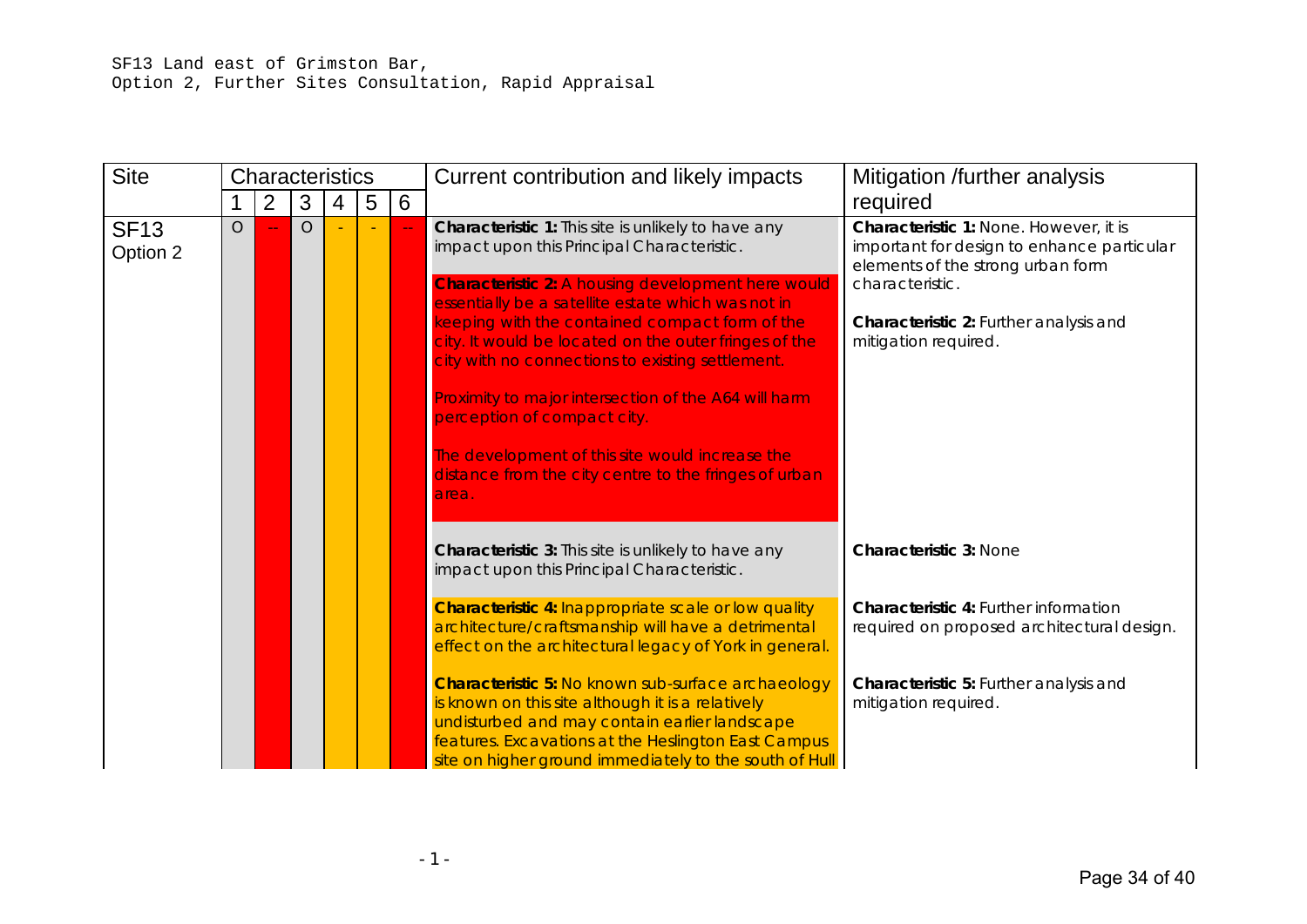## SF13 Land east of Grimston Bar, Option 2, Further Sites Consultation, Rapid Appraisal

| Road revealed a pre-historic and Roman settlement.                                                                                                                                                                                                                                                                                     |                                                                |
|----------------------------------------------------------------------------------------------------------------------------------------------------------------------------------------------------------------------------------------------------------------------------------------------------------------------------------------|----------------------------------------------------------------|
| Well preserved medieval ridge and furrow is located<br>on the site, in particular in the four fields south of the<br>former railway, adjacent to Murton Way, as far as,<br>and including the field SE of Gell's Farm.                                                                                                                  |                                                                |
| Pre-medieval landscape features survive particularly<br>below the ridge and furrow.                                                                                                                                                                                                                                                    |                                                                |
| Development of the site would have a detrimental<br>impact on any surviving archaeological deposits or<br>visible landscape features.                                                                                                                                                                                                  |                                                                |
| <b>Characteristic 6: Development here would</b><br>substantially reduce the field margin between the<br>edge of the built-up area and the ring road which<br>would adversely affect the rural setting of York and<br>Murton. It would also erode the rural margin between<br>Murton, the livestock centre and the edge of the<br>city. | Characteristic 6: Further analysis and<br>mitigation required. |
| Development here would bring a relatively abstract<br>built form closer to the ring road thereby reducing<br>the field margin between the edge of the built-up<br>area, and the ring road which will impact on the rural<br>edge setting of the city.                                                                                  |                                                                |
| Substantially diminishes the distinctive character and<br>rural setting of cluster of farmsteads and associated<br>fields at Grimston either side of the A64 that form part<br>of the setting of the city visible from the ring road<br>and main arterial route past Dunnington, Murton and                                            |                                                                |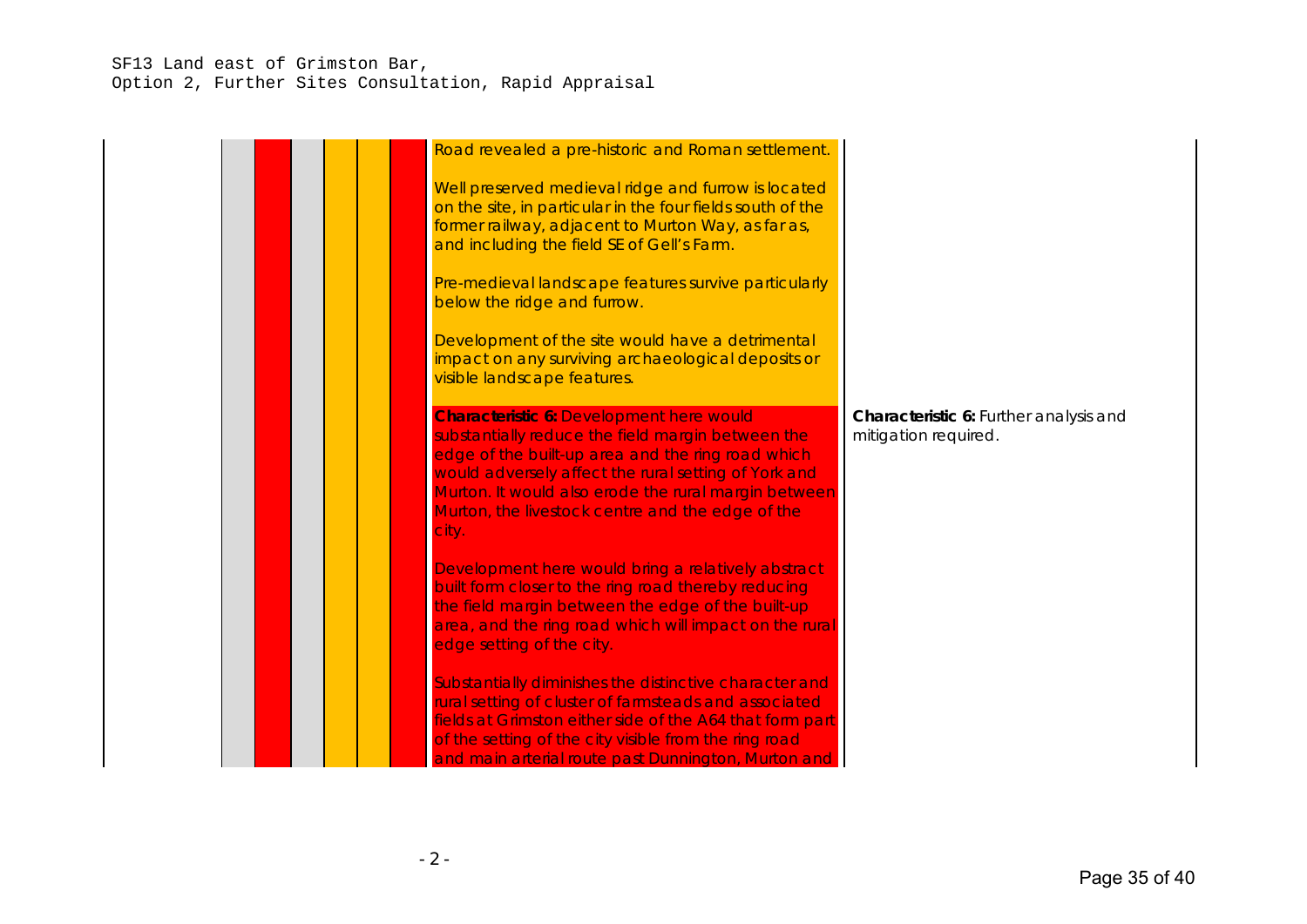### SF13 Land east of Grimston Bar, Option 2, Further Sites Consultation, Rapid Appraisal

|  | Grimston.                                                                                                                                                                           |  |
|--|-------------------------------------------------------------------------------------------------------------------------------------------------------------------------------------|--|
|  | The distance between the small settlement of Murton<br>and the urban edges of York will be decreased by<br>this development bringing the two independent<br>places closer together. |  |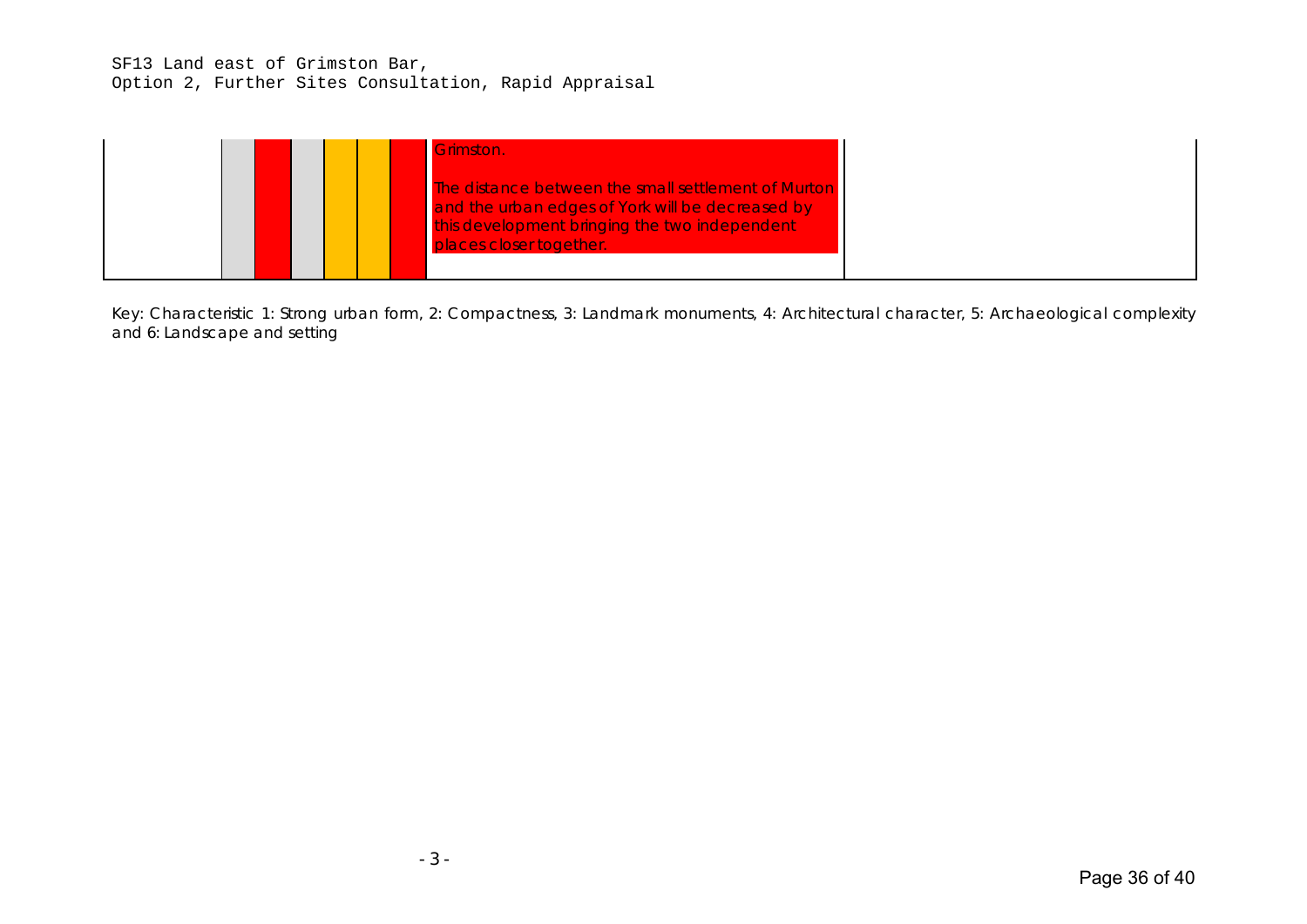| <b>Site</b> |         | <b>Characteristics</b> |          |   |   |    | Current contribution and likely impacts                                                                                                                                                                                        | Mitigation /further analysis                                                        |
|-------------|---------|------------------------|----------|---|---|----|--------------------------------------------------------------------------------------------------------------------------------------------------------------------------------------------------------------------------------|-------------------------------------------------------------------------------------|
|             |         | $\overline{2}$         | 3        | 4 | 5 | 6  |                                                                                                                                                                                                                                | required                                                                            |
| <b>SF14</b> | $\circ$ |                        | $\Omega$ |   |   | ÷. | <b>Characteristic 1: None</b><br><b>Characteristic 1:</b> This site is unlikely to have any impact<br>upon this Principal Characteristic.<br><b>Characteristic 2: The development of this site will</b>                        | Characteristic 2: Further analysis and                                              |
|             |         |                        |          |   |   |    | substantially increase the size of Earswick impacting<br>upon its compactness.                                                                                                                                                 | mitigation required.                                                                |
|             |         |                        |          |   |   |    | <b>Characteristic 3:</b> This site is unlikely to have any impact<br>upon this Principal Characteristic.                                                                                                                       | <b>Characteristic 3: None</b>                                                       |
|             |         |                        |          |   |   |    | <b>Characteristic 4: Currently a vacant site. Inappropriate</b><br>scale or low quality architecture/craftsmanship will have a<br>detrimental impact on the architectural legacy/character of<br>Earswick and York in general. | Characteristic 4: Further information/analysis<br>required and mitigation required. |
|             |         |                        |          |   |   |    | <b>Characteristic 5: Historic field boundaries exist as shown</b><br>on the First Edition OS plan across the site.                                                                                                             | Characteristic 5: Further analysis and<br>mitigation required.                      |
|             |         |                        |          |   |   |    | Ridge and furrow is known across part of the site -<br>condition unknown.                                                                                                                                                      |                                                                                     |
|             |         |                        |          |   |   |    | Development will have a detrimental impact on any<br>surviving archaeological deposits and existing landscape<br>features.                                                                                                     | Characteristic 6: Further analysis and                                              |
|             |         |                        |          |   |   |    | <b>Characteristic 6: Development of this site will impact</b><br>upon the setting of the village particularly when viewed<br>from the ring road and when entering Earswick from the<br>north.                                  | mitigation required.                                                                |
|             |         |                        |          |   |   |    | Development here will remove a substantial part of the<br>countryside surrounding the city impacting upon its                                                                                                                  |                                                                                     |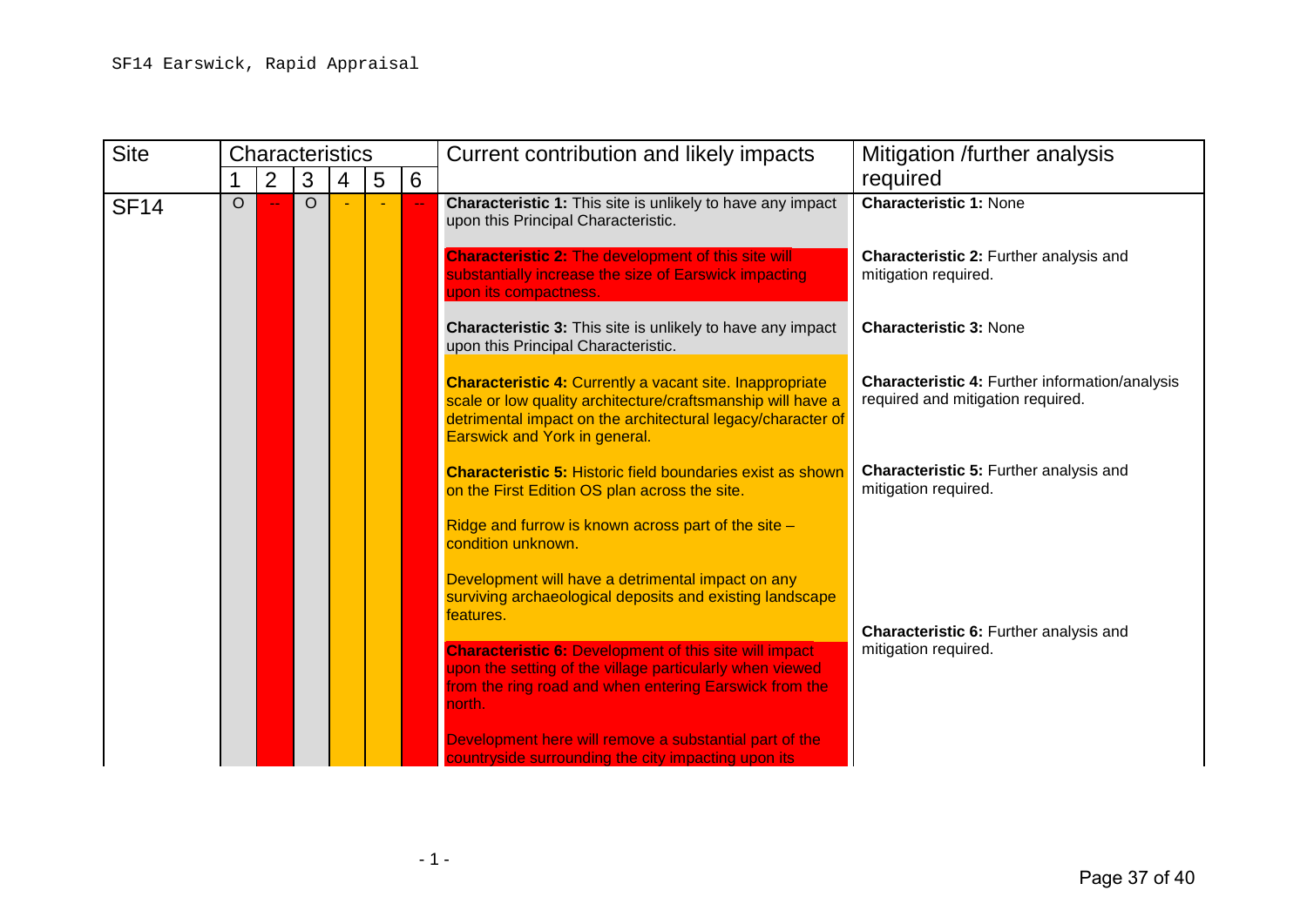# SF14 Earswick, Rapid Appraisal

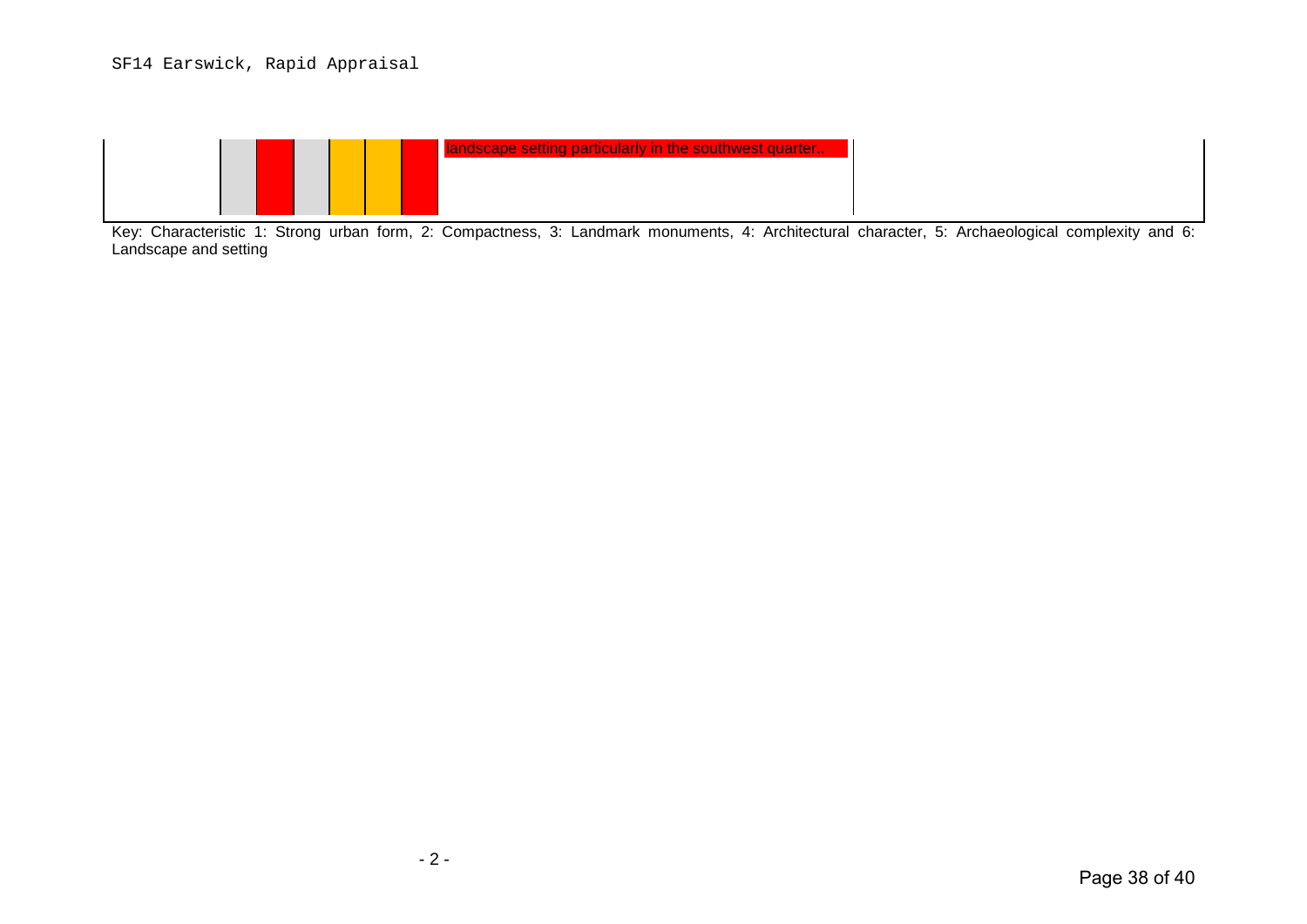| <b>Site</b>             |         |                |         | <b>Characteristics</b> |   |   | Current contribution and likely impacts                                                                                                                                                                                                                                                                                      | Mitigation /further analysis                                                                                                                 |
|-------------------------|---------|----------------|---------|------------------------|---|---|------------------------------------------------------------------------------------------------------------------------------------------------------------------------------------------------------------------------------------------------------------------------------------------------------------------------------|----------------------------------------------------------------------------------------------------------------------------------------------|
|                         |         | $\overline{2}$ | 3       | 4                      | 5 | 6 |                                                                                                                                                                                                                                                                                                                              | required                                                                                                                                     |
| <b>ST30</b><br>Option 3 | $\circ$ | $\overline{d}$ | $\circ$ |                        |   |   | <b>Characteristic 1:</b> This site is unlikely to have any<br>impact upon this Principal Characteristic.                                                                                                                                                                                                                     | Characteristic 1: None. However, it is<br>important for design to enhance particular<br>elements of the strong urban form<br>characteristic. |
|                         |         |                |         |                        |   |   | <b>Characteristic 2: Distance to the village centre is not</b><br>unreasonable, however the site does not knit well<br>with the existing village and appears to be<br>dependent on the busy A19 for connectivity, the<br>frontage of which is already developed, thus is likely<br>to have a negative impact on compactness. | Characteristic 2: Further analysis and<br>mitigation required.                                                                               |
|                         |         |                |         |                        |   |   | <b>Characteristic 3:</b> This site is unlikely to have any<br>impact upon this Principal Characteristic.                                                                                                                                                                                                                     | <b>Characteristic 3: None</b>                                                                                                                |
|                         |         |                |         |                        |   |   | <b>Characteristic 4:</b> Site currently vacant - providing a<br>rural setting to the northern approach into Escrick.<br>Inappropriate scale or low quality<br>architecture/craftsmanship will have a detrimental<br>impact on the architectural legacy Escrick and York<br>in general.                                       | <b>Characteristic 4: Further information/analysis</b><br>required and mitigation required.                                                   |
|                         |         |                |         |                        |   |   | The site is adjacent to the northern edge of the<br>Escrick Conservation Area. The proposed new<br>development may therefore impact upon the<br>setting and/or historic character of the village.                                                                                                                            |                                                                                                                                              |
|                         |         |                |         |                        |   |   | <b>Characteristic 5: Several field boundaries on the site</b><br>are shown on the 1852 OS map.                                                                                                                                                                                                                               | Characteristic 5: Further analysis and<br>mitigation required.                                                                               |
|                         |         |                |         |                        |   |   | Ridge and furrow noted on site from historic aerial                                                                                                                                                                                                                                                                          |                                                                                                                                              |